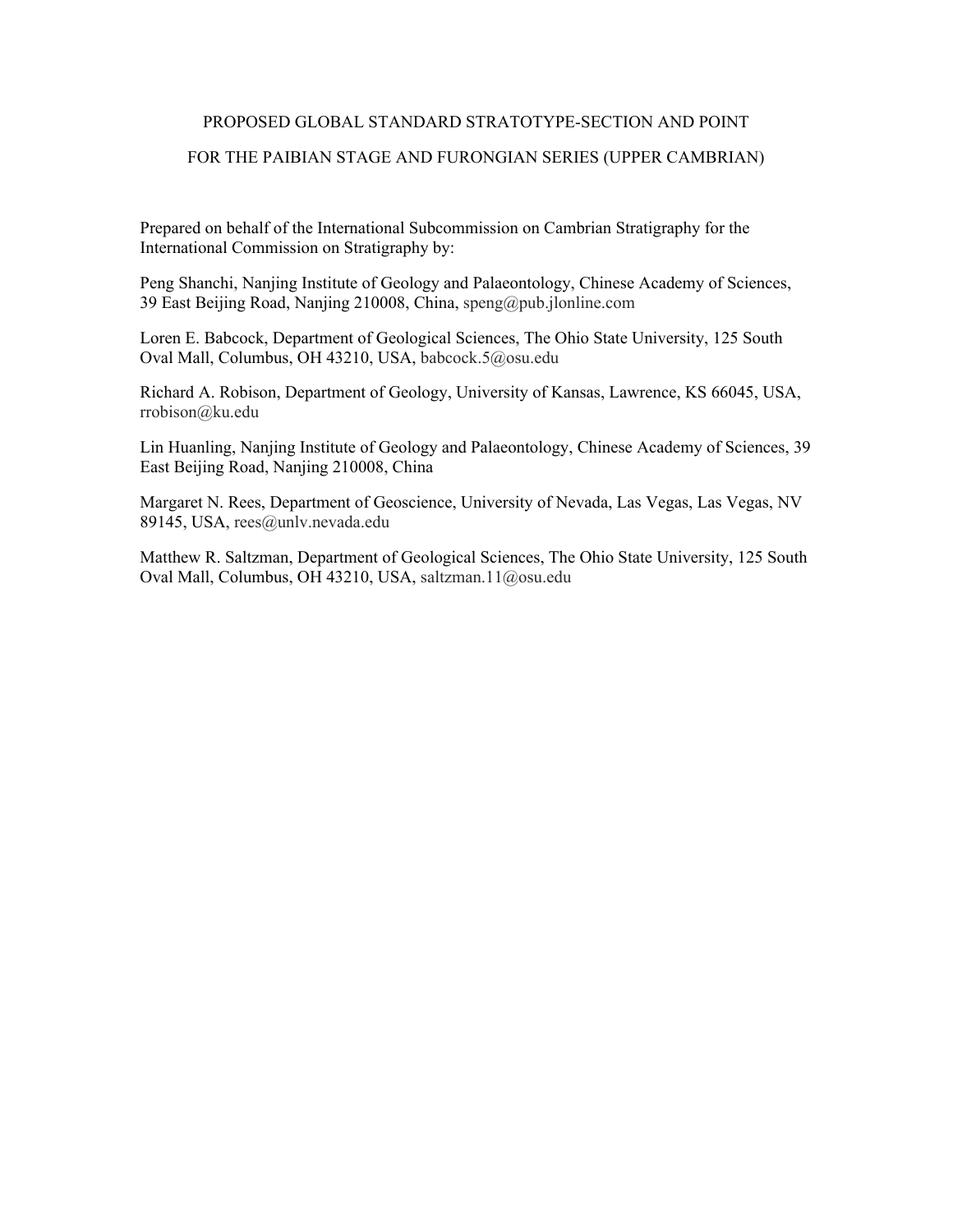# **CONTENTS**

Introduction

Proposal: Paibi (Hunan Province, China) as the GSSP for the base of the Paibian Stage (base of the Furongian Series)

- 1. Stratigraphic rank of the boundary
	- 1.A. Paibian Stage and Furongian Series: new names and historical review
- 2. Proposed GSSP geography and physical geology
	- 2.A. Geographic location
	- 2.B. Geological location
	- 2.C. Location of level and specific point
	- 2.D. Stratigraphic completeness
	- 2.E. Thickness and stratigraphic extent
	- 2.F. Provisions for conservation, protection, and accessibility
- 3. Motivation for selection of the boundary level and of the stratotype section
	- 3.A. Principal correlation event (marker) at GSSP level
	- 3.B. Stratotype section
	- 3.C. Demonstration of regional and global correlation
		- 3.C.i. Agnostoid trilobite biostratigraphy
		- 3.C.iii. Conodont biostratigraphy
		- 3.C.iv. Chemostratigraphy
		- 3.C.v. Sequence stratigraphy
- 4. Selection process
	- 4.A. Relation of the GSSP to historical usage
	- 4.B. Other candidates and reasons for rejection
		- 4.B.i. Other regional candidates in South China
		- 4.B.ii. Other extra-regional candidate

5. References

Figures 1-10

# **Introduction**

Regional stage- and series-level schemes are available and in widespread use for all major Cambrian continents, but the Cambrian System currently has no formally accepted subdivisions applicable on a global scale. The base of the Cambrian System, and the Palaeozoic Eonothem, at the base of the *Trichophycus* (or *Treptichnus*, *Phycodes*) *pedum* Zone in Newfoundland has been ratified (Brasier et al., 1994; Landing, 1994; Gehling et al., 2001), and the base of the overlying Ordovician System at the base of the *Iapetognathus fluctivagus* Zone (Cooper & Nowlan, 1999) has been chosen, but internal divisions within the Cambrian System have not been determined (Geyer & Shergold, 2000). For much of the Nineteenth and Twentieth Centuries, the Cambrian was subdivided into three parts, but recognition of a thick pre-trilobitic lower Cambrian (Landing, 1994, 1998; Landing et al., 1998), equivalent to roughly half of Cambrian time (Landing et al., 1998) provides a strong incentive to adopt a four-fold division of the Cambrian (Landing, 1998; Palmer, 1998; Geyer & Shergold, 2000), with two series in the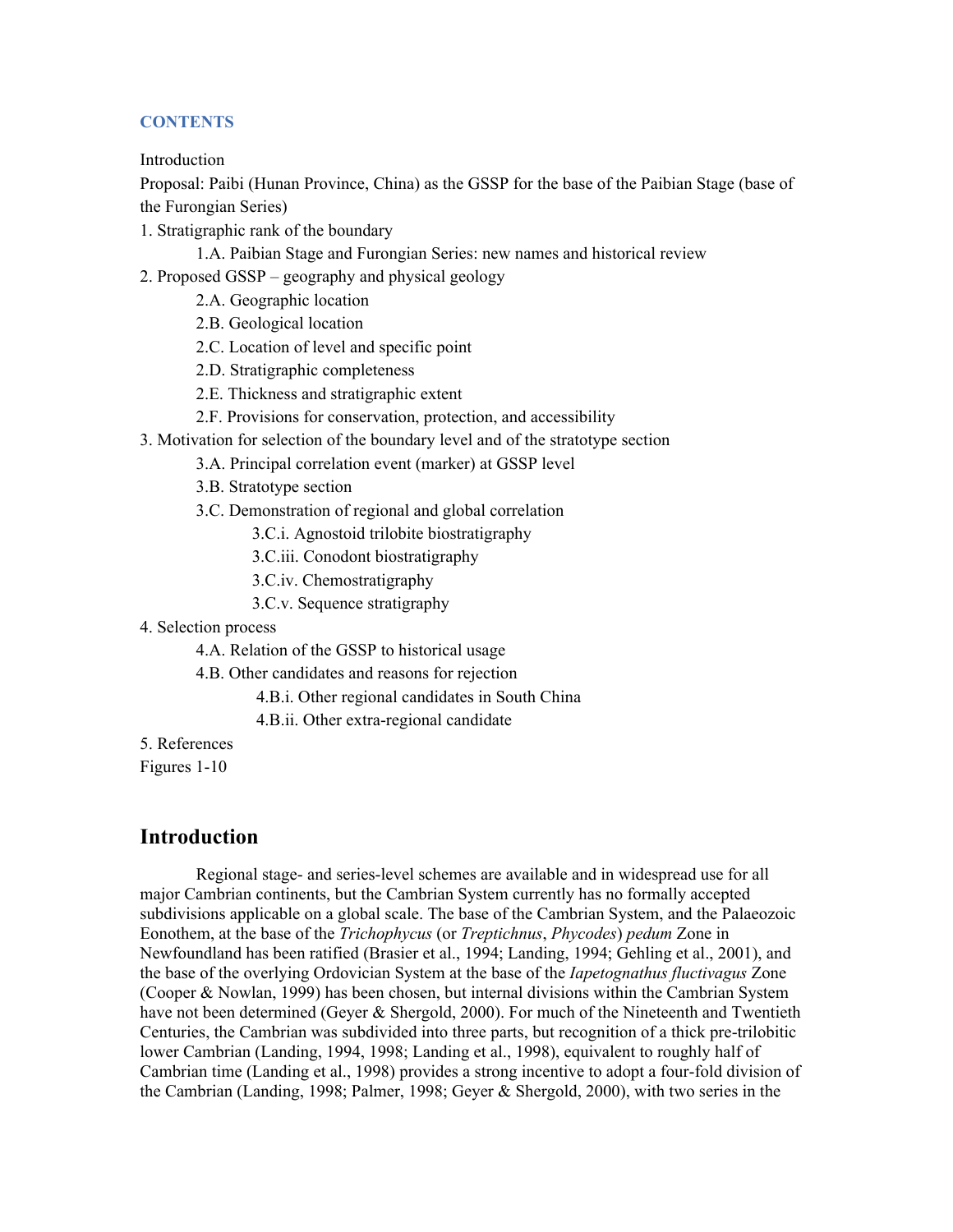lower half, and two series in the upper half, of the system. Gever  $\&$  Shergold (2000), in reviewing the current state of knowledge about internal Cambrian divisions, emphasized the need to subdivide the system according to practical, intercontinentally recognizable horizons instead of according to a tripartition carried over from traditional usage. With the addition of a large pretrilobitic interval to the lower part of the Cambrian, subequal division of the system into three parts could lead to considerable confusion over newer and older Lower, Middle, and Upper Cambrian series, and would likely lack adequate horizons for recognition of stage and series boundaries globally.

At least 11 candidate horizons for global chronostratigraphic correlation are present in the upper half of the Cambrian System (Geyer  $\&$  Shergold, 2000), although not all are equally useful for stage and series boundaries. If a four-fold division of the Cambrian (Palmer, 1998) is ultimately adopted, internal boundaries can be expected to roughly correspond to the first appearance datum (FAD) of trilobites, the FAD of an intercontinentally distributed fossil (perhaps the trilobite *Oryctocephalus indicus*), and the FAD of the agnostoid trilobite *Glyptagnostus reticulatus* (e.g., Palmer, 1998; Geyer & Shergold, 2000; Peng & Babcock, 2001; Peng et al., 2001c). Division of the Cambrian into a greater number of series, however, is possible (Geyer  $\&$ Shergold, 2000). Of the suggested and recommended positions of series boundaries (Shergold  $\&$ Geyer, 2001), the FAD of *G. reticulatus* corresponds to palaeo-oceanographic and biotic events of considerable global importance (e.g., Geyer & Shergold, 2000; Saltzman et. al., 2000; Peng et al., 2001c). This position is one of the most clearly recognizable datum points in the Cambrian; a position closely corresponding to the first appearance of *G. reticulatus* is recognizable in strata of eastern and western Gondwana, Baltica, Kazakhstan, Siberia, Laurentia, and Avalonia (e.g., Palmer, 1962; Geyer & Shergold, 2000; Peng & Robison, 2000; Peng et al., 2001c; Fig. 1), and can be identified with precision using multiple lines of evidence. Despite ongoing discussions concerning the total number and placement of series boundaries in the Cambrian System, a decision on the interval comprising the uppermost series is unaffected, and it is appropriate to move forward with ratification of a boundary position for the base of the uppermost Cambrian series and its corresponding lower stage.

The purpose of this proposal is to seek formal recognition for the base of a global stage and series boundary that represents the base of the uppermost Cambrian series. The proposed global standard stratotype-section and point (GSSP) for the base of the Paibian Stage (new name) and the Furongian Series (new name) is at the FAD of *G. reticulatus* in the section near Paibi, Hunan Province, China (Peng & Robison, 2000; Peng et al., 2001c, 2001e; Figs. 2-7). The proposed GSSP position in the Paibi section fulfills all of the geological and biostratigraphic requirements for a GSSP (Remane et al., 1996). Among other methods that should be given due weight in the selection of a GSSP (Remane et al., 1996), chemostratigraphic, palaeogeographic, facies-relationship, and sequence-stratigraphic information is available. The section is accessible, and of unrestricted access for research. Upon ratification of this proposal, it is expected that a permanent monument marking the GSSP position will be erected, and that the site will be permanently protected in a national geological reserve. This will ensure continued free access to the site for research purposes.

The Furongian Series differs in content from the upper Cambrian of the most recent versions of the preliminary Cambrian time scale (Geyer et al., 2000) and the global standard scale (Cowie and Bassett, 1989; Remane et al., 2000). Following internationally accepted practice for defining global chronostratigraphic units (Hedberg, 1976; Salvador, 1994), the choice of a boundary-stratotype at the base of the *Glyptagnostus reticulatus* Zone is the best available for defining the lower boundary of an upper Cambrian series (see review in Geyer & Shergold, 2000). Although this position differs from most traditional, and regionally applicable, positions of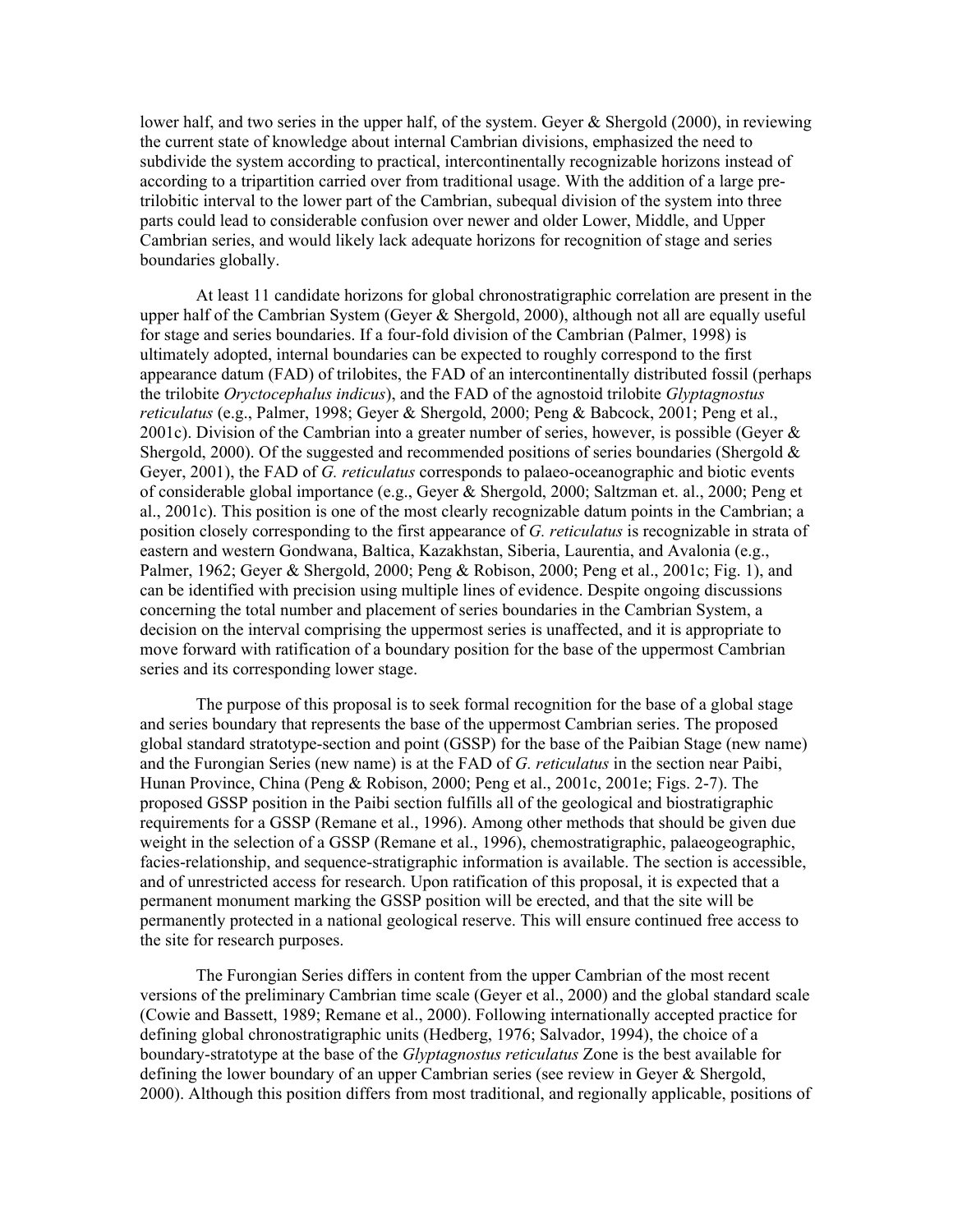the base of the upper Cambrian (Fig. 1), this position has the important advantage of being identifiable on a global scale, thus overcoming the problem of conflicting regional stratigraphic standards.

The relative suitability of available horizons for the base of the uppermost Cambrian series has been discussed by members of the Cambrian Stage Subdivision Working Group of the International Subcommission on Cambrian Stratigraphy (ISCS), and the base of the *G. reticulatus* Zone has been selected as the base of the upper Cambrian series by an 85% majority of the Voting Members of the ISCS (Shergold  $\&$  Geyer, 2001). Choices for sections containing the base of the *G. reticulatus* Zone are available in South China, Kazakhstan, Siberia, Australia, and Laurentia (Shergold & Geyer, 2001). In 2001, the Cambrian Stage Subdivision Working Group visited sites in South China containing the proposed boundary position. After examining the Paibi section, the Working Group met in Zhijin, Guizhou Province, China, and discussed the merits of the available candidate sections. The consensus of opinion was that only two viable candidates exist for the GSSP for the base of the upper Cambrian series: the Paibi section, China (Dong, 1990; Peng & Robison, 2000; Peng et al., 2001c, 2001e), and the Kyrshabakty River section, Malyi Karatau, Kazakhstan (Ergaliev, 1980, 1990).

In early 2002, Voting Members of the ISCS were asked to vote on whether to forward to the International Commission on Stratigraphy (ICS) the proposal to establish the FAD of *Glyptagnostus reticulatus* in the Paibi section, Hunan, China, as the base of the Paibian Stage and Furongian Series. By 1 April 2002, 17 votes had been received; 14 votes (82%) were in favour of the proposal. Two Voting members voted against the proposal, one Voting Member abstained, and two Voting Members did not reply. In light of this favourable vote on the proposal, we now respectfully request the ICS for a vote on ratification of this proposal.

# **PROPOSAL: PAIBI (HUNAN PROVINCE, CHINA) AS THE GSSP FOR THE BASE OF THE PAIBIAN STAGE (BASE OF THE FURONGIAN SERIES)**

#### **1. Stratigraphic rank of boundary.**

Base of the Paibian Stage, and base of the Furongian Stage (Fig. 1). The Paibian Stage is the lowermost stage of the Furongian Series. The Furongian Series is the uppermost series of the Cambrian System. The boundary is a standard stage/age, and series/epoch GSSP.

**1.A.** *Paibian Stage and Furongian Series: new names and historical review*.—The Paibian Stage (and Age) is a new name for the lower stage (and age) of the Furongian Series (and Epoch; also a new name). The name Furongian replaces in concept and content the traditional upper Cambrian (e.g., Cowie & Bassett, 1989; Geyer & Shergold, 2000; Remane et al., 2000), and the various concepts of the upper Cambrian used regionally around the world (see Geyer  $\&$ Shergold, 2000; Fig. 1).

The names Paibian and Furongian are derived from geographic localities in South China, where the base of the *G. reticulatus* Zone is well exposed, and well constrained in stratigraphic position. The name Paibian Stage (and Age) is derived from Paibi, a village near the proposed GSSP site, in Hunan Province, China. The Paibian Stage, proposed for global use, has the same lower boundary as the Waergangian Stage as used in South China (Peng et al., 1999, 2000, 2001c; Geyer et al., 2000; Peng & Babcock, 2001; Fig. 1). The upper boundary of the stage is currently undefined (Fig. 1), and will be defined by the base of the succeeding stage, which has yet to be determined. The name Furongian is derived from Furong, which means lotus, referring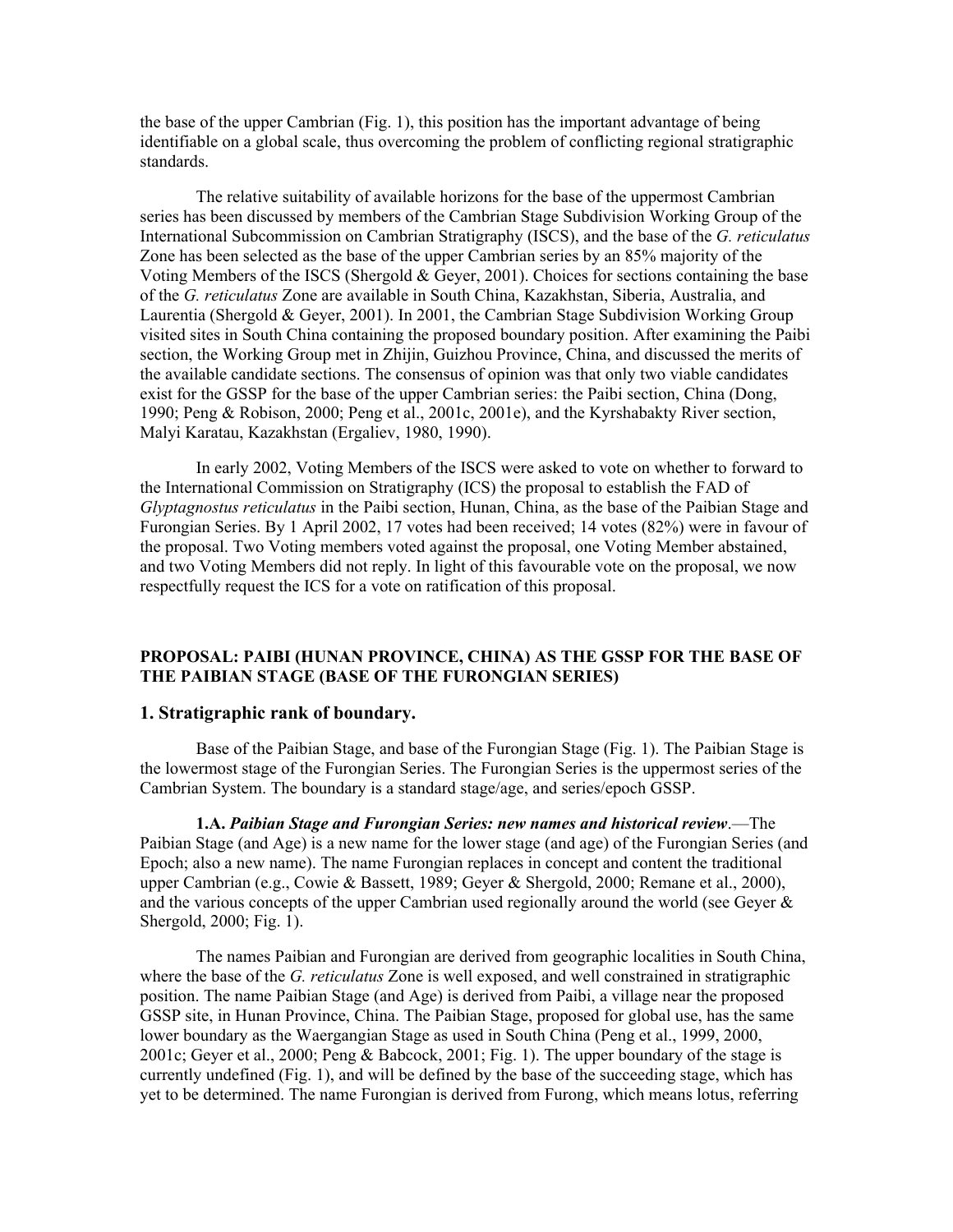to Hunan, the Lotus State. Furong has been used as a nickname for Hunan since about A.D. 800, during the late part of the Tang Dynasty (A.D. 618-907). The Furongian Series is the global equivalent of the Hunanian Series as used in South China (Peng et al., 1999, 2000, 2001c; Geyer et al., 2000; Peng & Babcock, 2001; Fig. 1). The upper boundary of the Furongian Series is the base of the Tremadocian Series (and the Ordovician System).

Numerous stadial and series schemes for the upper part of the Cambrian have been used regionally (e.g., Westergård, 1946; Henningsmoen, 1957; Öpik, 1966, 1967; Rosova, 1968; Robison, 1976; Rushton, 1978; Ergaliev, 1980; Shergold, 1982; Ludvigsen & Westrop, 1985; Zhang & Jell, 1987; Chang, 1988; Ahlberg & Ahlgren, 1996; Palmer, 1998; Peng et al., 1999, 2001c; Geyer & Shergold, 2000; Peng & Robison, 2000; Peng & Babcock, 2001; Fig. 1), but the decision to place the base of a new globally applicable upper Cambrian stage and series boundary at the base of the *G. reticulatus* Zone (Shergold & Geyer, 2001) follows the determination that this is one of the most widely recognizable and distinct horizons in the Cambrian System (e.g., Shergold, 1982; Geyer & Shergold, 2000; Peng et al., 2001c). Correlation of this position is discussed in section 3.C.

# **2. Proposed GSSP – geography and physical geology**

**2.A.** *Geographic location*.—The Paibi section (Figs. 2-7), situated in the Wuling Mountains (Wulingshan), Huayuan County, northwestern Hunan Province, China. Its geographic coordinates are latitude 28°23.37´ N, longitude 109º31.54´ E of Greenwich, England. The Paibi section consists of a nearly continuous series of roadcuts, small quarries, and hillside outcrops (Fig. 6A, B) located approximately 35 km west of the city of Jishou along the north side of the Jishou-Huayuan highway (Chinese National Highway 319), and approximately 28 km south of Huayuan. Beginning just west of the village of Sixin (Sixicun), the section extends approximately 1.7 km to just west of the village of Paibi (Figs. 2-5). The Paibi section extends from the middle Cambrian through the Lower Ordovician. The stratotype section is represented on the Paibi topographic map (Hunan Branch of State Topographical Surveying Bureau, Map number H49 G 087025, 1:10,000 scale; Fig. 3). Strata of the Huaqiao Formation extend from road level through the top of a hill that rises approximately 100 m above road level (Fig. 6A). The proposed GSSP is at an elevation of approximately 774 metres (Fig. 6B).

**2.B.** *Geological location*.—The Wuling Mountains consist of an extensive series of folded and thrusted slices resulting from post-Devonian compressional tectonics that extend through parts of northwestern Hunan, eastern Guizhou, and southeastern Sichuan provinces, China. The Paibi section is located along the northwest limb of the Liexi-Zhuitun Syncline.

Cambrian strata of South China are assigned to three major depositional environments along a platform-to-basin transition (e.g., Pu & Ye, 1991; Peng & Robison, 2000; Peng & Babcock, 2001). Relatively shallow environments of the Yangtze Platform were flanked by deeper environments of the Jiangnan Slope Belt, and still deeper environments of the Jiangnan Basin. The proposed GSSP occurs within the Huaqiao Formation, which consists of a thick succession of carbonate beds deposited in the outer part of the Jiangnan Slope Belt.

**2.C.** *Location of level and specific point*.—The base of the first calcilutite layer containing the cosmopolitan agnostoid trilobite *Glyptagnostus reticulatus* in the Huaqiao Formation in the Paibi section (Peng et al., 2001e) is proposed as the GSSP of the Paibian Stage, and of the Furongian Series (Figs. 6-9). Except for containing the lowest occurrence of *G. reticulatus* in the Paibi section, this calcilutite bed is essentially indistinguishable from other beds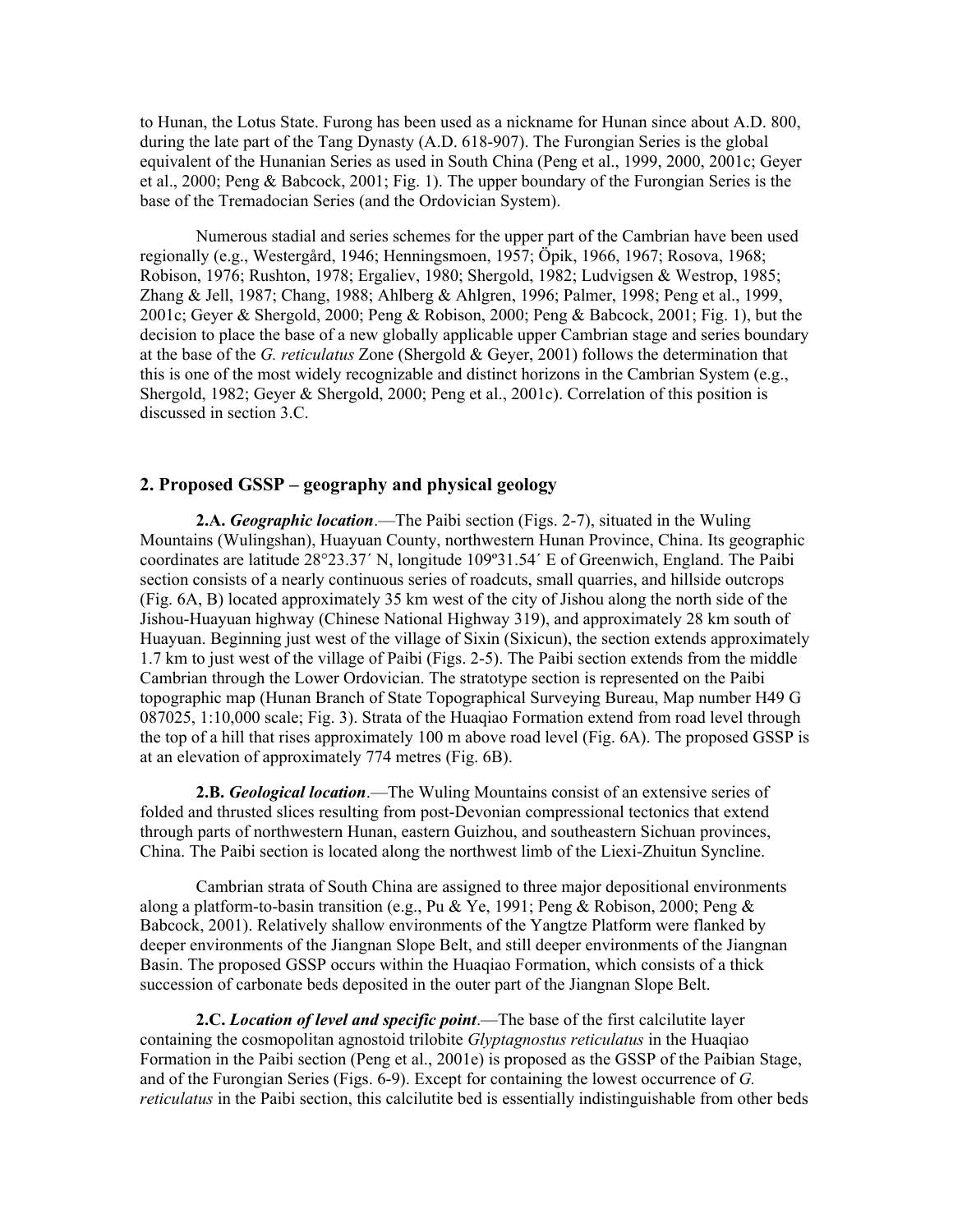of similar lithology in this largely monofacial succession. The FAD of G. reticulatus in the Paibi section corresponds to a position 369.06 m above the base of the Huaqiao Formation according to the measured section of Peng et al. (2001c). The base of the Paibian Stage and Furongian Series, as proposed for global chronostratigraphic purposes, corresponds to the base of the Waergangian Stage and Hunanian Series as used in South China (Peng, 1999; Peng et al., 1999a, 2000; Peng & Babcock, 2001).

**2.D.** *Stratigraphic completeness*.—Detailed bed-by-bed correlation of the middle-upper Cambrian through northwestern Hunan, coupled with detailed biostratigraphy, sedimentology and carbon-isotope chemostratigraphy (e.g., Dong, 1990; Rees et al., 1992; Fu et al., 1999; Peng et al., 2000, 2001a, 2001b, 2001c, 2001d, 2001e; Peng & Robison, 2000; Saltzman et al., 2000; Dong & Bergström, 2001a, 2001b; Peng & Babcock, 2001), clearly demonstrate the stratigraphic continuity of the basal Paibian in the Paibi section. Biostratigraphic studies within Hunan and globally demonstrate that the succession of Glyptagnostus species (e.g., Geyer & Shergold, 2000; Peng & Robison, 2000; Peng & Babcock, 2001; Peng et al., 2001b, 2001c, 2001d, 2001e), other trilobite species (Peng & Babcock, 2001; Peng et al., 2001a, 2001b, 2001c, 2001d, 2001e), and conodont species (Dong, 1990; Dong & Bergström, 2001a) in the Paibi section is undisturbed. The Paibi section lacks evidence of synsedimentary and tectonic disturbances near the proposed GSSP. A few thin and laterally discontinuous matrix-supported calcirudite beds (representing debris flows of shelf-derived intraclasts) are intercalated between calcilutite beds below the boundary, but their bases appear to be non-erosional (compare with the experimental work of Marr et at., 2001), and none is present at the boundary point. The biostratigraphic succession in the section is unaffected by the interbeds. Likewise, evidence of metamorphism and strong diagenetic alteration are absent.

**2.E.** *Thickness and stratigraphic extent*.— The basal Paibian contact, proposed as the GSSP, occurs in a mostly monofacial succession of dark grey to black, thin-bedded, calcilutite beds. The contact where *Glyptagnostus reticulatus* first appears is subtle, occurring at the base of a layer of dark grey calcilutite overlying a layer of black calcilutite (Fig. 6C, D). The basal Paibian in the Paibi section is observable in a rather prominent cliff face in a hillside outcrop along a bedding plane length of more than 200 metres.

**2.F.** *Provisions for conservation, protection, and accessibility*.—The exposure containing the proposed GSSP is not subject to building, landscaping, or other destruction. Rapid vegetative growth is typical in South China, and minor effort is needed to keep vegetative cover off some areas of the Paibi section. However, the near-vertical cliff face containing the proposed GSSP shows significantly less vegetation than most areas of the hillside. In keeping with the usual practice in China, it is expected that the Paibi section will be designated as a national geological reserve, and receive appropriate conservation, if the proposed GSSP at Paibi is ratified. Local authorities have already expressed their willingness to proceed with protection of the section.

Access to the hillside outcrop at the Paibi section is unrestricted in all seasons. Travel to Huayuan County, Hunan Province, China, is open to persons of all nationalities, and travel for scientific purposes is welcomed and encouraged by local authorities. Major highways in Hunan Province are currently under construction, and their completion will significantly enhance access to the Paibi locality in the near future.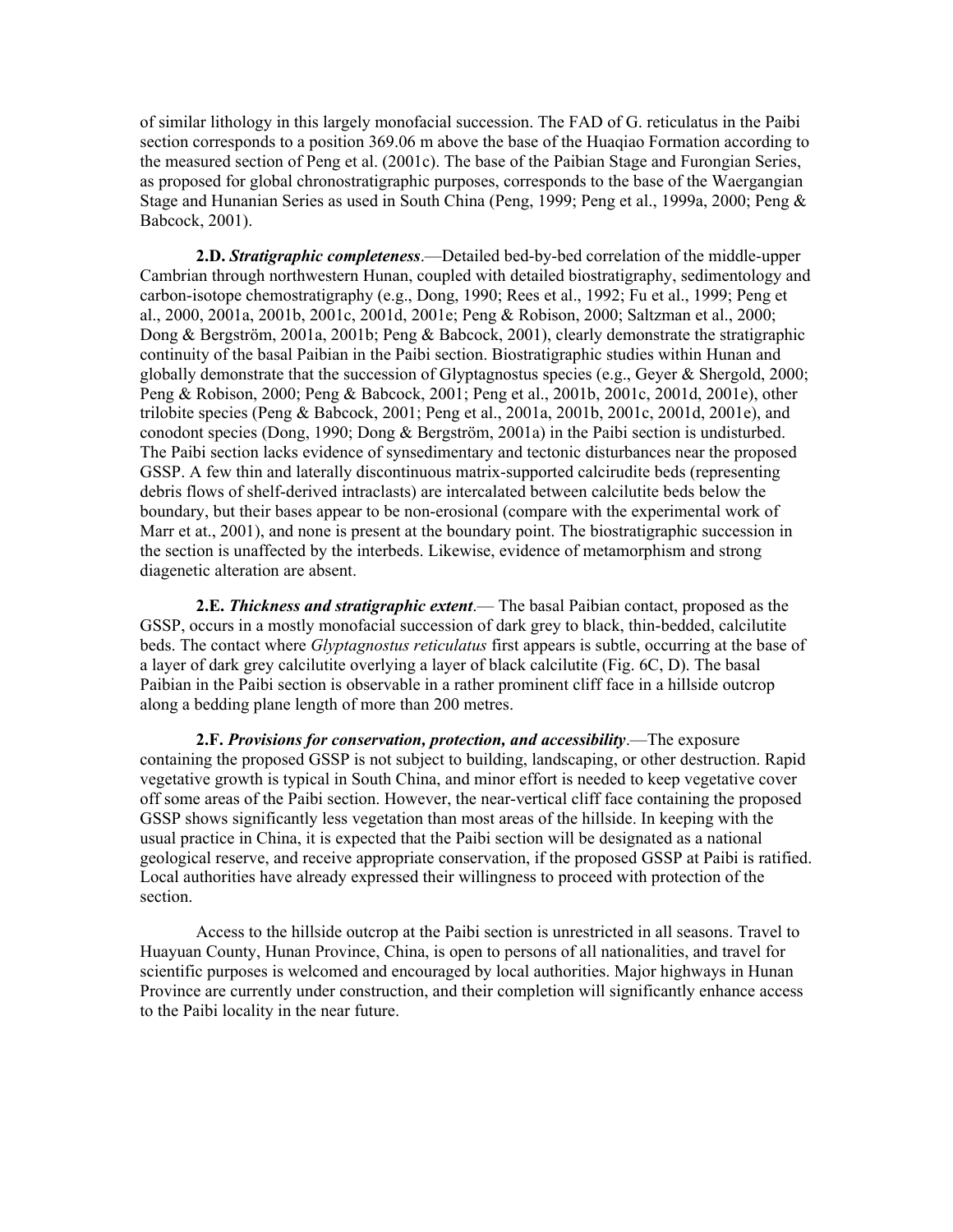#### **3. Motivation for selection of the boundary level and of the stratotype section**

**3.A.** *Principal correlation event (marker) at GSSP level*.—The agnostoid trilobite *Glyptagnostus reticulatus* has one of the broadest distributions of any Cambrian trilobite, and its first appearance has been acknowledged as the most favourable level for a GSSP defining the base of a global Cambrian series (Robison et al., 1977; Peng & Robison, 2000; Geyer & Shergold, 2000; Peng et al., 2001c; Shergold & Geyer, 2001). Agnostoid trilobites provide the best and most precise tools for intercontinental correlation in the upper half of the Cambrian System (e.g., Robison, 1984; Peng & Robison, 2000). Recent recalibration of radiometric ages for the Cambrian (Grotzinger et al., 1995; Davidek et al., 1998; Landing et al., 1998, 2000), scaled against the number of agnostoid zones now recognized in the upper half of the Cambrian indicates that the average duration of an agnostoid-defined biochron is about one million years (Peng & Robison, 2000). *Glyptagnostus reticulatus* has been identified (Geyer & Shergold, 2000; Peng et al., 2001c) from China, Australia, Antarctica, Kazakhstan, Russia, South Korea, Sweden, Denmark, Norway, the United Kingdom, the United States, Canada, and Argentina, and has been used as a zonal guide fossil in South China, Australia, Kazakhstan, Siberia, and Laurentia (Geyer & Shergold, 2000; Peng & Robison, 2000). Co-occurrences with other trilobites allow correlation into such regions as Baltica (*Homagnostus obesus* Zone; Ahlberg and Ahlgren, 1996; Ahlberg, 1998) and Argentina (lower *Aphelaspis* Zone/lower *G. reticulatus* Zone-equivalent; Shergold et al., 1995).

Stratigraphically, *G. reticulatus* always succeeds *G. stolidotus* (Peng et al., 2001c), and it is desirable to select the position of a GSSP in a section showing a complete succession from the *G. stolidotus* Zone through the *G. reticulatus* Zone. Consistent upsection changes in morphology, notably increased reticulation (Fig. 9), and consistent stratigraphic occurrence below *G. reticulatus* (except where inferred hiatuses exist in Baltica and Avalonia), together strongly suggest that *G. stolidotus* was ancestral to *G. reticulatus*. Selection of the FAD of *G. reticulatus* as the base of the uppermost Cambrian series ensures that the boundary will fall within the stratigraphic interval bearing *Glyptagnostus*, and at an arbitrary, but readily identifiable, point in an evolutionary series. Globally, the stratigraphic interval bearing *Glyptagnostus* species is relatively narrow but widely exposed. This allows the boundary to be tightly constrained as long as *Glyptagnostus*-bearing strata are present in a region.

Selection of a GSSP in a slope environment, and particularly a low-latitude Gondwanan slope environment such as the Jiangnan Slope Belt, is desirable because it provides faunal ties (and correlation tools) with low-latitude shelf areas, high-latitude shelf areas, and low- or highlatitude, slope-to-basinal areas. In the latter half of the Cambrian, stratification of the world ocean according to temperature or other factors that covary with depth (e.g., Cook & Taylor, 1975, 1976; Babcock, 1994) led to the development of rather distinct trilobite biofacies in shelf and basinal areas. Low-latitude shelf areas were inhabited mostly by endemic polymeroid trilobites and some pan-tropical taxa. High-latitude shelf areas, and basinal areas of low and high latitudes, were inhabited mostly by widespread polymeroid trilobites and cosmopolitan agnostoid trilobites. Slope areas are characterized by a combination of some shelf-dwelling taxa and basin-dwelling taxa. The combination of cosmopolitan agnostoids, which have intercontinental correlation utility, Gondwanan shelf-dwelling polymeroids, pan-tropical polymeroids, and widespread polymeroids in the Jiangnan Slope Belt (Egorova et al., 1963; Peng & Robison, 2000; Peng et al., 2001a) allows for the precise correlation of the base of the G. reticulatus Zone (and other marker horizons) into such Gondwanan shelf areas as the North China Platform (Zhang & Jell, 1987), and Australia (Öpik, 1963, 1966, 1967; Shergold, 1982; Jago & Brown, 1992); and into such slope areas as Kazakhstan (Ergaliev, 1980, 1990), France (Shergold et al., 2000), Iran (Peng et al., 1999), Oman (Fortey, 1994), and Victoria Land, Antarctica (Cooper et al., 1996). Correlation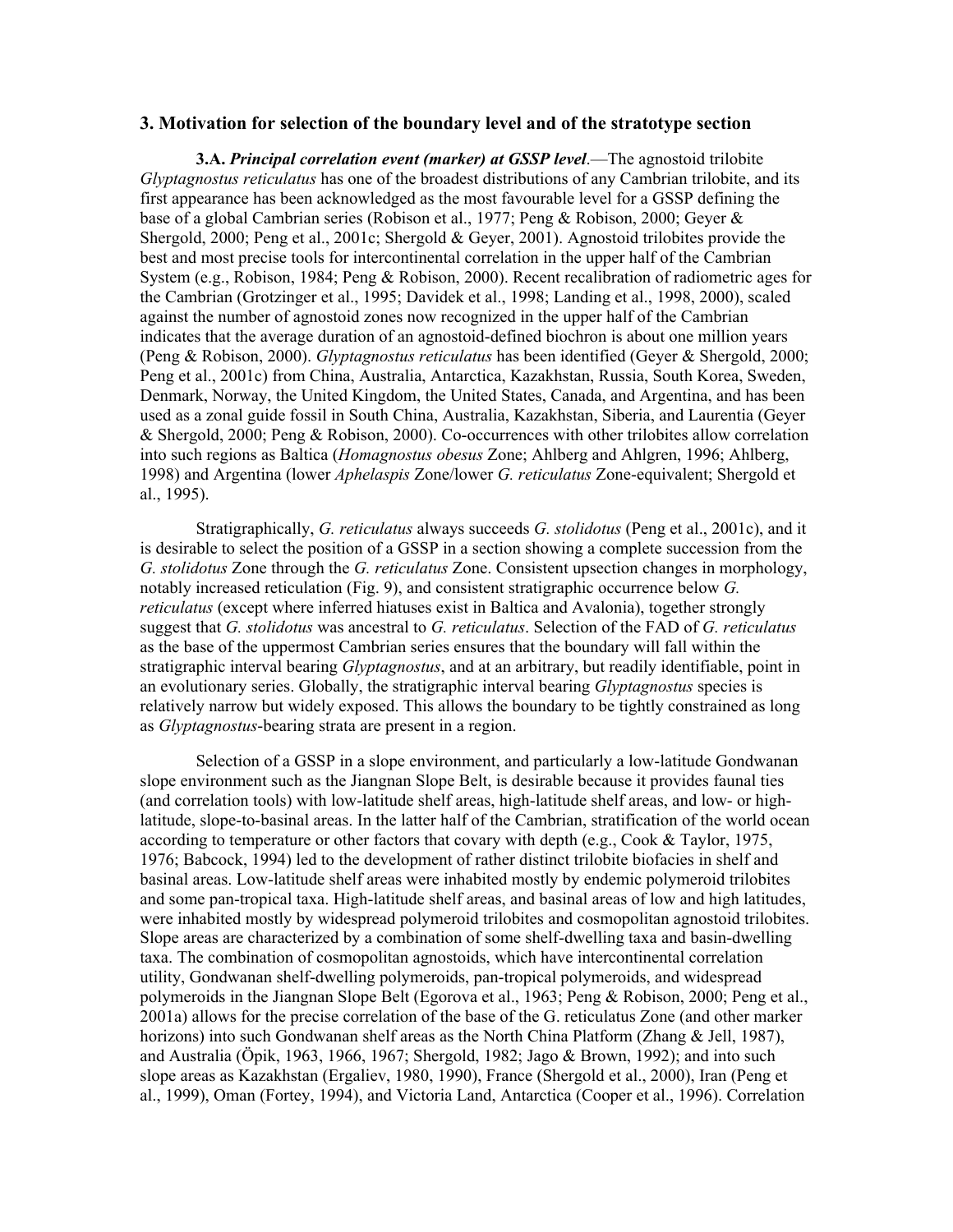into high-latitude shelf areas of Baltica (Westergård, 1946; Ahlberg & Ahlgren, 1996), and shelfedge regions of Laurentia (Palmer, 1999) and Siberia (Ivshin & Pokrovskaya, 1968; Rosova, 1968, 1984) is also precise.

**3.B.** *Stratotype section*.—The FAD of *G. reticulatus* in the Paibi section, Hunan Province, China, occurs in the Huaqiao Formation (at a level 369.06 m above the base of the formation according to the measured section of Peng et al., 2001c; Figs. 7, 8). At this section, the Huaqiao Formation rests in conformable succession above the Aoxi Formation. Agnostoid trilobite zonation of the Huaqiao Formation in the Paibi section reveals a complete, tectonically undisturbed, marine succession from the *Ptychagnostus* (or *Acidusus*) *atavus* Zone through the upper part of the *G. reticulatus* Zone (Peng & Robison, 2001). Formerly, the FAD of *G. reticulatus* was included in the lower part of the Bitiao Formation in northwestern Hunan, but following revision of stratigraphic nomenclature (Peng & Robison, 2000), the Huaqiao, Chefu, and Bitiao formations of Hunan Province and adjacent areas of Guizhou Province (Peng & Babcock, 2001) have been grouped into a single unit, the Huaqiao Formation. The Huaqiao Formation at the Paibi section (Rees et al., 1992; Peng & Robison, 2000; Peng et al., 2001c, 2001e) is a mostly monofacial succession of alternating thin-bedded, dark grey to black argillaceous- and lime-rich calcisilitites and calcilutites. Thin- to medium-bedded calcarentites containing Bouma divisions, and matrix-rich, clast-supported boulder- to pebble-calcirudites, are sporadically present below the FAD of *G. reticulatus* and are more common above that position. The calcirudites commonly have non-erosive flat bases and uniform thicknesses over distances of tens of metres. Lenticular and channelized calcirudite beds, some of which display downslope textural transformations, are less common. Many calcarenites and calcirudites contain identifiable shelf-derived allochems, as well as resedimented slope deposits. Soft-sediment deformation is extremely rare in the succession, and truncation or slide surfaces are absent, suggesting distal deposition on relatively gentle slopes. Strata enclosing the proposed boundary position, between 361.5 and 376.5 m above the base of the Huaqiao Formation, include five laterally discontinuous calcirudite interbeds ranging from 8 to 66 cm in thickness. None of the calcirudite interbeds occurs at the proposed boundary or disrupts the stratigraphic appearance of taxa in any way. Trilobite sclerites are common in the fine-grained limestones but are absent from the calcirudites. The Huaqiao Formation represents outer-slope deposition in a marine setting, the Jiangnan Slope Belt, which was adjacent to the Yangtze (South China or Southwest China) Platform (e.g., Pu & Yi, 1991; Rees et al., 1992; Peng & Robison, 2000; Peng & Babcock, 2001).

The proposed GSSP in the Paibi section is placed within a continuous evolutionary sequence of *Glyptagnostus* species (Figs. 8, 10). Successive stratigraphic levels show an evolutionary succession beginning with *G. stolidotus* (Fig. 9A, B), and continuing through weakly reticulated (primitive) *G. reticulatus* (commonly formalized as *G. reticulatus angelini*; e.g., Palmer, 1962; Ergaliev, 1980; Dong, 1990; Fig. 9C-E), to strongly reticulated (derived) *G. reticulatus* (commonly formalized as *G. reticulatus reticulatus*; e.g., Henningsmoen, 1958; Palmer, 1962; Shergold, 1982; Rushton, 1983; Jago & Brown, 1992; Peng, 1992; Ahlberg & Ahlgren, 1996; Clarkson et al., 1998; Fig. 10F-G). Peng & Robison (2000) synonymized the two morphotypes, along with other named morphological variants of the species. Globally, the weakly reticulated morphotype of *G. reticulatus* always precedes the strongly reticulated morphotype of the species in ascending stratigraphic order. The FAD of *G. reticulatus* in the Paibi section, as well as the base of the G*. reticulatus* Zone globally, is taken to be the first appearance of the weakly reticulated morphotype of *G*. *reticulatus* (Fig. 10C-E). The base of the bed containing the FAD of *G. reticulatus* at the Paibi section is isochronous along its exposed length, although lithologically it is essentially indistinguishable from other layers in a succession of thinly bedded, dark grey to black lime-rich and argillaceous calcilutites (Fig. 6).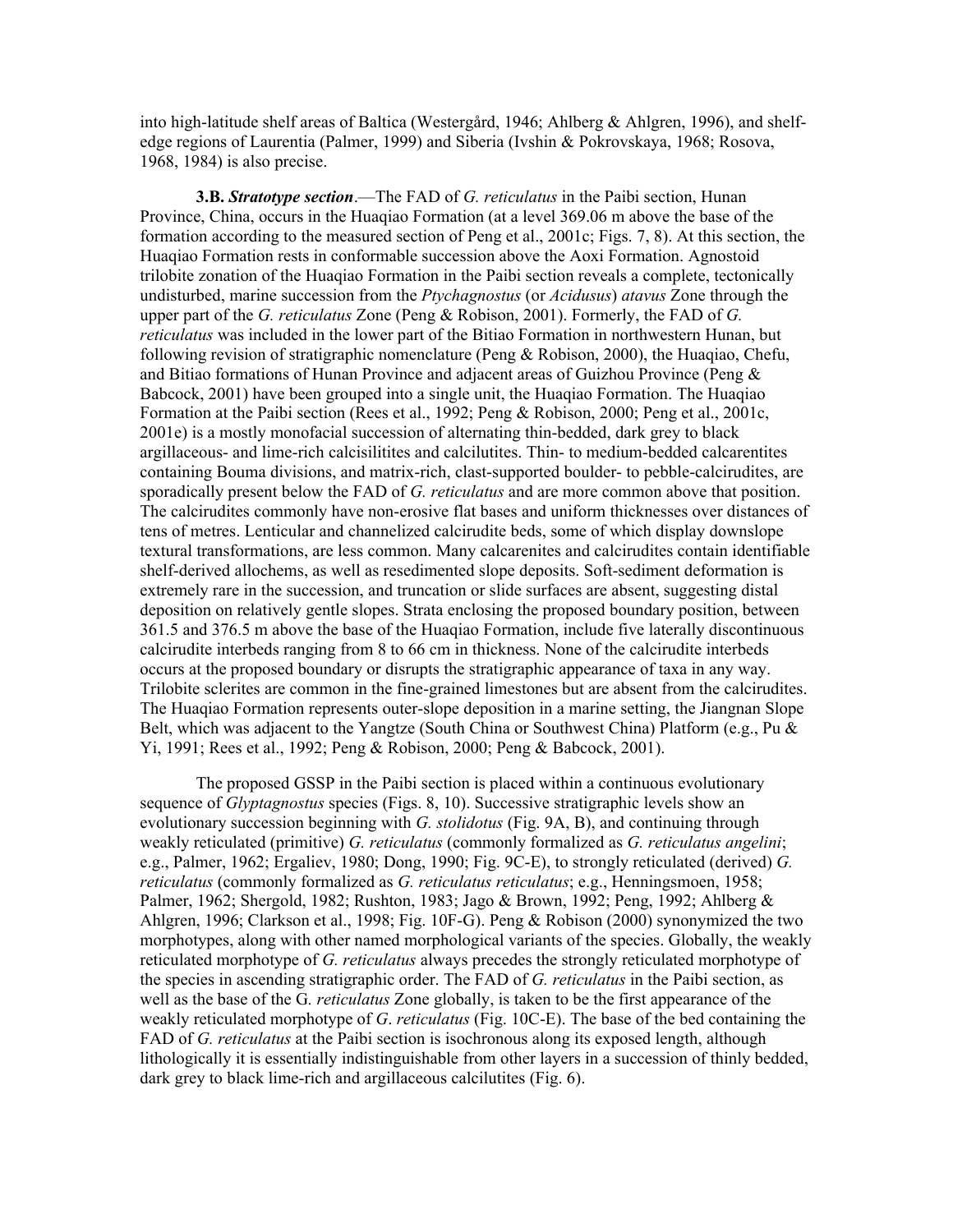Ranges of trilobites across the stratigraphic interval containing the proposed GSSP are summarized in Fig. 8. Besides species of *Glyptagnostus*, a number of other guide fossils, which have utility for correlation on a regional to intercontinental scale, help to constrain the boundary position. They include the agnostoid trilobites *Acmarhachis typicalis*, *Peratagnostus obsoletus*, *Pseudoagnostus josepha*, all of which first appear in the G. stolidotus Zone and range up into (or, in the case of *P. obsoletus*, through) the *G. reticulatus* Zone. Likewise, a polymeroid trilobite, *Proceratopyge fengwangensis*, first appears near the top of the *G. stolidotus* Zone, and ranges through the *G. reticulatus* Zone. The widespread agnostoid trilobites *G. stolidotus*, *Ammagnostus histus*, *Agnostardis amplinatus*, and *Agnostus inexpectans* occur in the *G. stolidotus* Zone but none ranges higher than that zone. Polymeroid trilobites that occur within the stratigraphic interval containing *Glyptagnostus* in northwestern Hunan, China, but that range no higher than the FAD of *G. reticulatus*, include *Chatiania chatianensis*, *Fenghuangella liostracinala*, *Paradamesella typica*, *Protaizehoia yuepingensis*, *Pseudoyuepingia laochatiensis*, and *Teinistion posterocosta*. Zonation of conodonts from the Paibi section (Dong & Bergström, 2001a) shows that the base of the *Westergaardodina proligula* Zone occurs just slightly below the base of the *G. reticulatus* Zone.

**3.C.** *Demonstration of regional and global correlation*.—A position at or closely corresponding to the FAD of *Glyptagnostus reticulatus* in the Paibi section is one of the most easily recognizable horizons on a global scale in the Cambrian (e.g., Palmer, 1962; Geyer and Shergold, 2000; Peng and Robison, 2000; Saltzman et al., 2000; Peng et al., 2001c; Figs. 1, 9). Papers discussing the suitability of the FAD of this species for marking a global stage and series boundary have been summarized by Geyer and Shergold (2000). Key correlation tools (Fig. 9) are as follows:

3.C.i. Agnostoid trilobite biostratigraphy.—*Glyptagnostus reticulatus* is recognized worldwide (e.g., Kobayashi, 1949; Öpik, 1966; Rosova, 1968; Jago, 1974; Robison et al., 1977; Shergold, 1982 and references therein; Shergold et al., 1995; Geyer & Shergold, 2000; Figs. 1, 9). It has been identified (Geyer & Shergold, 2000; Peng et al., 2001c) from China (northwestern Hunan, eastern Guizhou, southern Anhui, northwestern Gansu, Xinjiang, western Zhejiang), Australia (western Queensland, Tasmania), Antarctica (Ellsworth Mountains), Kazakhstan (Lesser Karatau), Russia (northwestern Siberian Platform, northeastern Siberian Platform), South Korea, Sweden, Denmark, Norway, the United Kingdom, the United States (Alabama, Alaska, Nevada, Tennessee, Texas), Canada (British Columbia, Northwest Territories), and Argentina. The species is used as a zonal guide fossil in South China (Jiangnan Slope area), Australia, Kazakhstan, Siberia, and Laurentia (Geyer & Shergold, 2000; Peng & Robison, 2000). Cooccurrences with other trilobites allow correlation into Avalonia (*Homagnostus obesus* Zone; Rushton, 1983), and Argentina (lower *Aphelaspis* Zone/lower *G. reticulatus* Zone-equivalent; Shergold et al., 1995).

3.C.ii. Polymeroid trilobite biostratigraphy.—The base of the *G. reticulatus* Zone coincides with turnovers in polymeroid trilobite faunas recognized at the base of the Waergangian Stage and the Hunanian Series in South China (Peng et al., 1999, 2001c; Peng & Babcock, 2001; Fig. 8), the base of the Changshanian (Paishanian) in North China (Walcott, 1913; Öpik, 1967; Qian, 1994), the base of the Idamean Stage in Australia and Tasmania (Öpik, 1960, 1963, 1967; Jago, 1974; Shergold, 1982; Jago & Brown, 1992), the base of the Sackian Stage and base of the Upper Cambrian Series in Kazakhstan (Ergaliev, 1990), and the base of the Kugorian (Kutugunian) Stage in Siberia (Rosova, 1984). The base of the *G. reticulatus* Zone corresponds to the base of the Steptoean Stage and Millardan Series (Palmer, 1965; 1998, 1999; Ludvigsen & Westrop, 1985) in Laurentia. However, shelf successions lack the appropriate lithofacies for *G. reticulatus*. On the Laurentian shelf, the FAD of the trilobite *Coosella perplexa*, at the base of the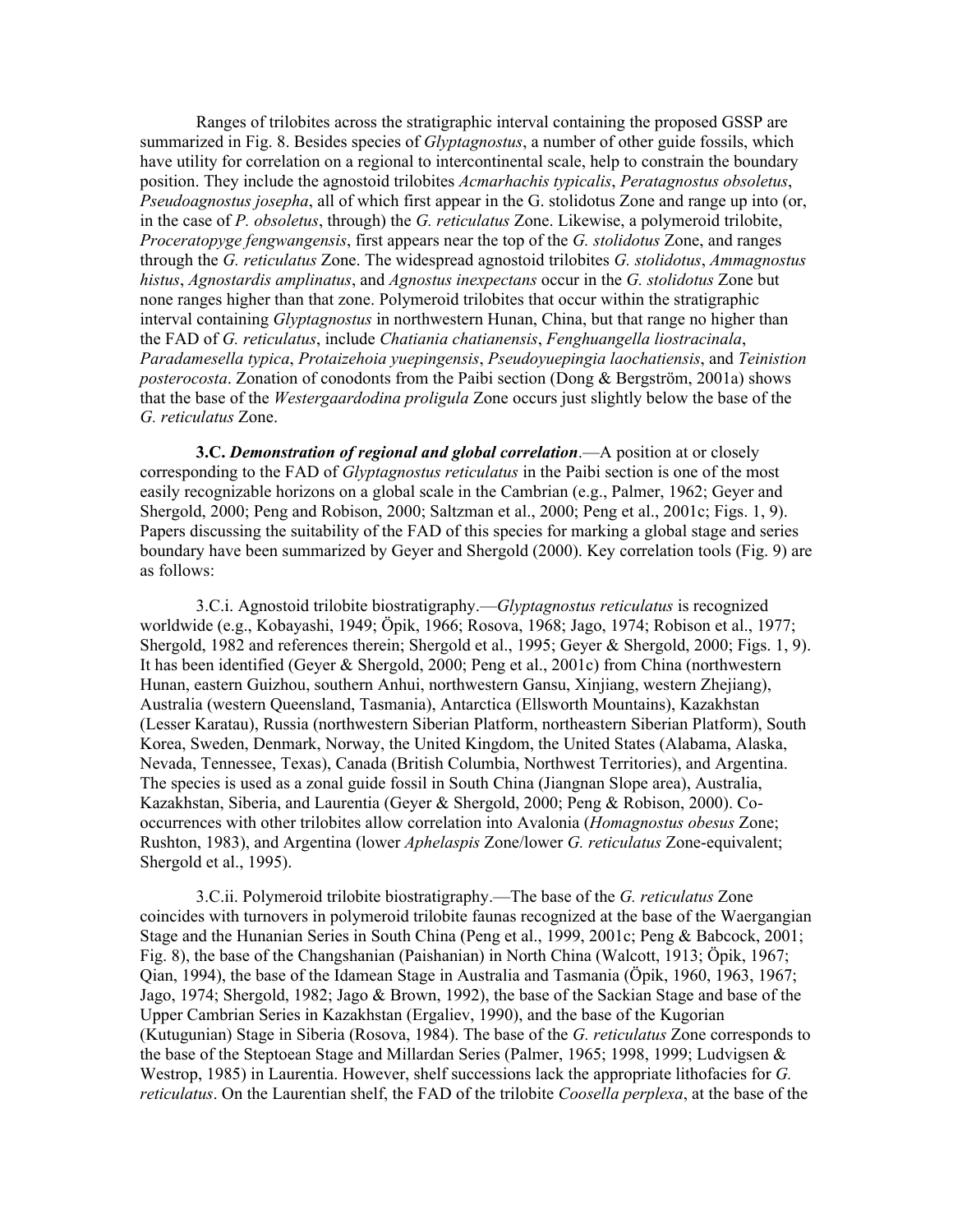*Aphelasis* Zone, corresponds closely to the base of the *G. reticulatus* Zone. The *Aphelaspis* Zone can be recognized across much of the Laurentian shelf (see Palmer, 1999) and in Argentina (Shergold et al., 1985). The *G. reticulatus* Zone corresponds to the lower part of the *Homagnostus obesus* Zone (*Olenus gibbosus* Zone) in Scandinavia (Westergård, 1946, 1947; Henningsmoen, 1957; Ahlberg & Ahlgren, 1996; Ahlberg, 1998), eastern Avalonia (central England; Rushton, 1983), and western Avalonia (southeastern Newfoundland; Hutchinson, 1962).

3.C.iii. Conodont biostratigraphy.—The base of a conodont biozone, the *Westergaardodina proligula* Zone (Dong & Bergström, 2001a), occurs just slightly below the base of the *G. reticulatus* Zone. The intercontinental correlation potential of other biostratigraphic tools, such as brachiopods, near the base of the *G. reticulatus* Zone has not been extensively tested.

3.C.iv. Chemostratigraphy..—The base of the *G. reticulatus* Zone closely corresponds with the onset of a large positive shift in δ13C values referred to as the Steptoean positive carbon isotope excursion (SPICE excursion; Brasier, 1993; Runnegar & Saltzman, 1998; Saltzman et al., 1998, 2000, 2001; Perfetta et al., 1999). The precise base of the SPICE excursion is subjective, as the excursion follows a monotonic positive shift in  $\delta$ 13C values from values that are indistinguishable from background values. The SPICE excursion reaches peak values of about +4 ‰ δ13C between the FAD of *G. reticulatus* and the FAD of *Irvingella* (Saltzman et al., 2000), at a position roughly corresponding to the interval of peak biotic diversity in the Pterocephaliid Biomere of Laurentia (Rowell & Brady, 1976), and to an important sea level fall represented in Laurentia by the Sauk II-Sauk III hiatus (see Palmer, 1981; Saltzman et al., 2000). The excursion has been documented from sections in South China (Paibi and Wa'ergang), Kazakhstan (Kyrshabakty River section, Malayi Karatau), Australia (Queensland), and the United States (Great Basin). Carbonate environments yielding the SPICE excursion range from slopes where dark, thin-bedded limestones predominate, through shallow platforms where a variety of carbonate lithofacies (boundstones, oolitic grainstones, and fenestral limestones) are present (Saltzman et al., 2000). A rise in seawater  ${}^{87}Sr/{}^{86}Sr$  values, coinciding with the SPICE excursion has been documented from Laurentia (Montañez et al., 1996, 2000; Denison et al., 1998), and presumably has global expression.

3.C. v. Sequence stratigraphy.—Work in the Jiangnan Slope Belt of Hunan Province, China, shows that the base of the *G. reticulatus* Zone coincides with the initial stages of a transgressive event (Yang & Xu, 1997a, 1997b, 1997c). Transgression coinciding with the lower part of the *G. reticulatus* Zone is followed by a highstand phase and then a shallowing that is expressed in South China, North China, and Laurentia (Palmer, 1981; Yang and Xu, 1997a); the eustatic sea level fall is represented in Laurentia as the Sauk II-Sauk III hiatus (Palmer, 1981; Osleger & Read, 1993; Fig. 9).

#### **4. Selection process**

**4.A.** *Relation of the GSSP to historical usage*.—The Paibian Stage (and Age) is a new name for the lower stage (and age) of the Furongian Series (and Epoch; also a new name). The name Furongian replaces in concept, and content, the traditional upper Cambrian (e.g., Cowie  $\&$ Brasier, 19879; Geyer & Shergold, 2000; Remane et al., 2000), and the various concepts of the upper Cambrian used regionally around the world (see Geyer  $\&$  Shergold, 2000; Fig. 1). The Paibian Stage has the same lower boundary as the Waergangian Stage as used in South China (Peng et al., 1999, 2000, 2001c; Geyer et al., 2000; Peng & Babcock, 2001; Fig. 1). The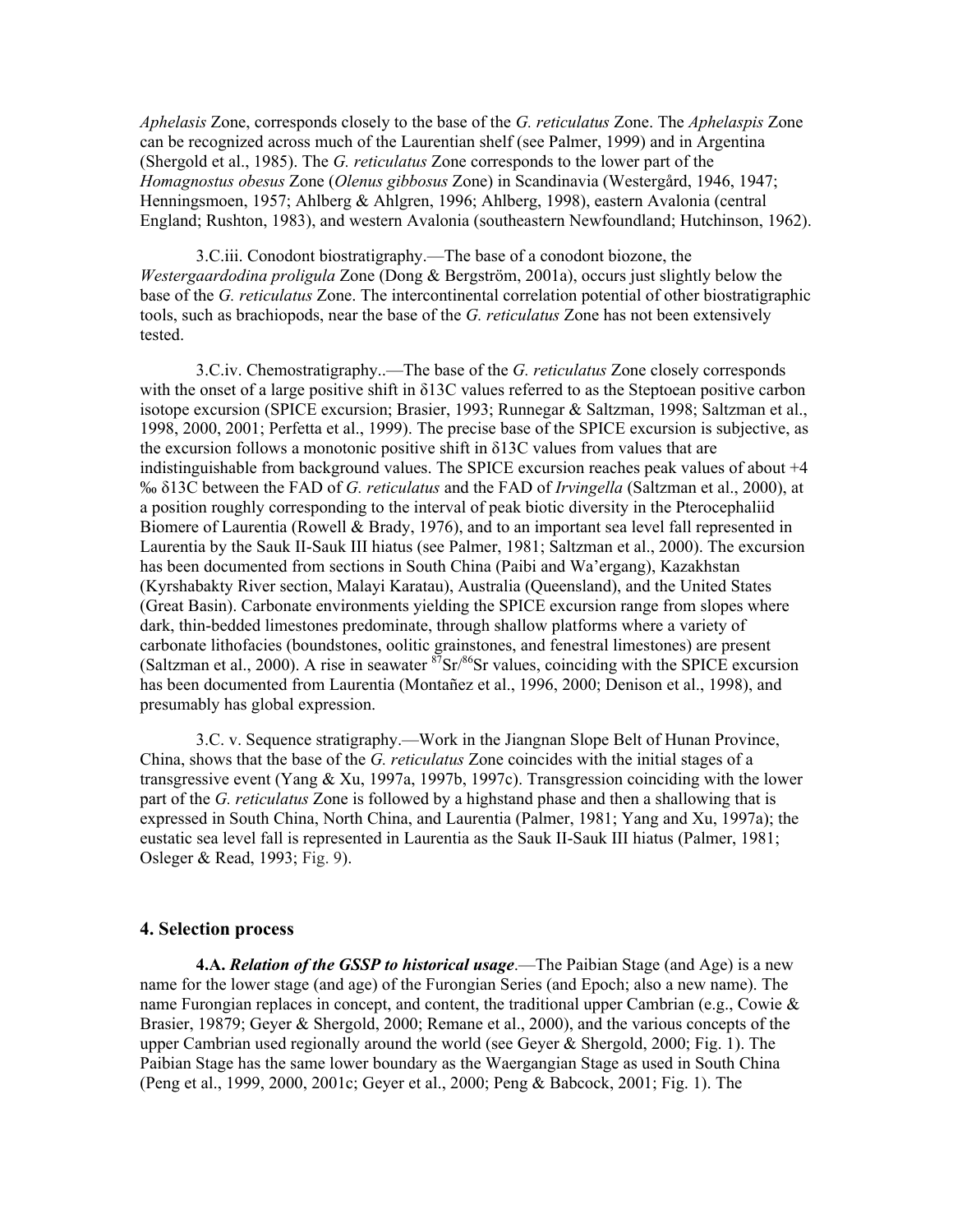relationship of the Paibian Stage and Furongian Series to other regional stage and series concepts is discussed in section 3.C.ii, and summarized in Fig. 1.

**4.B.** *Other candidates and reasons for rejection*.—Following extensive discussion by members of the Cambrian Stage Subdivision Working Group of the ISCS, meeting in Zhijin, China, in September 2001, only two sections emerged as viable candidates for designation of a stage and series GSSP: 1, the Paibi section, China (Peng & Robison, 2000; Peng et al., 2001c, 2001e; Figs. 4-7, 10A-C); and 2, the Kyrshabakty River section, Kazakhstan (Ergaliev, 1980, 1990). Review of available published information and our collective experience leads us to conclude that the Paibi section is superior to the Kyrshabakty River section, and to all other sections in northwestern Hunan, China (Paibi-2 section, Peng et al., 2001c; Wangcun section, Peng et al., 2001d; and Wa'ergang section, Peng et al., 2001b).

4.B.i. Other regional candidates.—Besides the Paibi section, the only South China section nominated and fully documented as a possible GSSP is that known as Paibi-2 (Peng et al., 2001c, 2001e), which occurs on a hillside adjacent to the Paibi section (Figs. 3- 5). The base of the Paibi-2 section is in the *G. stolidotus* Zone; it continues through the *G. reticulatus* Zone, into the overlying *Irvingella angustilimbata* Zone, and through to the base of the Ordovician. Similar to the Paibi section, the first appearance of *G. reticulatus* is in the Huaqiao Formation. The lithology of the Huaqiao Formation in the Paibi-2 section is the same as in the Paibi section. The Paibi-2 section is considered to be less suitable for a GSSP than the Paibi section because the full evolutionary succession from the FAD of *G. stolidatus* through the FAD of *G. reticulatus* is not preserved, and because the FAD of *G. reticulatus* occurs about 16 cm above the top of a thick (60 cm) rudstone interbed. The interbed does not appear to have disrupted the biostratigraphic succession. Paibi-2 is best regarded as a reference section for the base of the Paibian Stage and Furongian Series (Peng et al., 2001e).

Other sections in Hunan Province, China, that show the lower part of the *G. reticulatus* Zone are considered unsuitable as GSSP candidates because of structural complications or poor exposure. In the section near Wangcun (Peng et al., 2001d), a fault is present in the interval of the Huaqiao Formation between the last observed occurrence of *G. stolidotus* and the first observed occurrence of *G. reticulatus*. In the section near Wa'ergang (Peng et al., 2001b), poor exposure hinders easy access to the interval between the upper *G. stolidotus* Zone and the lower *G*. *reticulatus* Zone.

4.B.ii. Other extra-regional candidate.—The Kyrshabakty River section, Kazakhstan, is a potential candidate for a GSSP. Published information on the section (Ergaliev, 1980, 1990) indicates that *G. reticulatus* occurs in a thick succession of dark grey to black limestones and argillaceous limestones with numerous rudstone interbeds beginning well below the first appearance of *G. reticulatus* and persisting to the base of the Ordovician. Similar to the Huaqiao Formation at Paibi, China, the Kyrshabakty River section records deposition in an outer slope fan environment. The best available zonation of the Kyrshabakty section (Ergaliev, 1980, 1990) is by trilobite assemblages, and the first observed appearance of *G. reticulatus* (reported as *G. reticulatus angelini*) is within the *G. stolidotus* Zone (Ergaliev, 1990, p. 18, 19). There is an indication that the normal biostratigraphic succession has been disrupted in the interval between the *G. stolidotus* Zone and the superjacent *G. reticulatus*-*Eugonocare* Zone according to Ergaliev (1980). *Hadragnostus modestus* (reported as *Formosagnostus formosus*; Ergaliev, 1980), *Kormagnostella longa*, and *Blackwelderia* sp., are all present above the first observed appearance of *G. reticulatus* (reported as *G. reticulatus angelini*; Ergaliev, 1980) in the Kyrshabakty section. In all other occurrences globally, none of these taxa ranges above the *Linguagnostus reconditus* Zone. These occurrences could represent either significant upward range extensions from the *L*. *reconditus* Zone to the *G. reticulatus* Zone (as used herein; corresponding to the *G. stolidotus*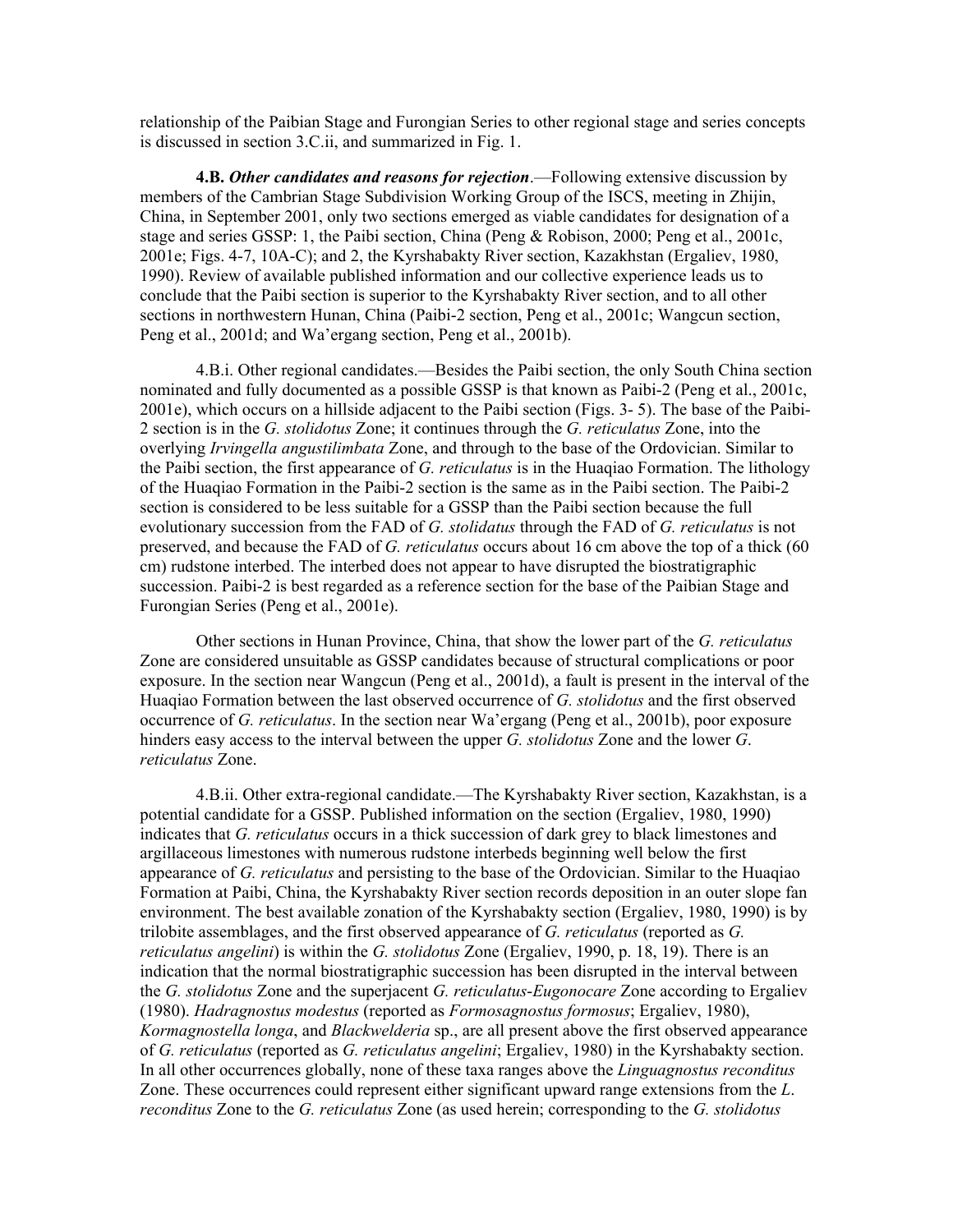Zone of Ergaliev, 1980, 1990), or a mixing of faunas representing different agnostoid zones. In addition, Ammagnostus sp. has been reported from the *G. reticulatus* Zone in the Kyrshabakty section (Ergaliev, 1980). Elsewhere in the world, the genus has not been shown to range above the *G. stolidotus* Zone.

#### **5. References**

- Ahlberg, P. 1998: Cambrian shelly faunas and biostratigraphy of Scandinavia. In Ahlberg, P. (ed.), Guide to Excursions in Scania and Västergötland, Southern Sweden. IV Field Conference of the Cambrian Stage Subdivision Working Group, International Subcommission on Cambrian Stratigraphy. Lund Publications in Geology 141, 5-9.
- Ahlberg, P. & Ahlgren, J. 1996: Agnostids from the Upper Cambrian of Västergötland, Sweden. GFF 118, 129-140.
- Babcock, L.E. 1994: Biogeography and biofacies patterns of Middle Cambrian polymeroid trilobites from North Greenland: palaeogeographic and palaeo-oceanographic implications. Grønlands Geologiske Undersøgelse Bulletin 169, 129-147.
- Brasier, M.D. 1993: Towards a carbon isotope stratigraphy of the Cambrian System: potential of the Great Basin succession. Geological Society of London, Special Publication 70, 341-350.
- Brasier, M.D., Cowie, J. & Taylor, M. 1994: Decision on the Precambrian-Cambrian boundary. Episodes, 17, 3-8.
- Chang, W.T. 1988: Cambrian System in eastern Asia (correlation chart and explanatory notes). International Union of Geological Sciences Publication 24, 1-81.
- Clarkson, E.N.K., Ahlberg, P. & Taylor, C.M. 1998: Faunal dynamics and microevolutionary investigation in the Upper Cambrian Olenus Zone at Andrarum, Skane, Sweden. GFF 120, 257-267.
- Cook, H.E. & Taylor, M.E. 1975: Early Paleozoic continental margin sedimentation, trilobite biofacies, and the thermocline, western United States. Geology 3, 559-562.
- Cook, H.E. & Taylor, M.E. 1976: Comparison of continental slope and shelf environments in the Upper Cambrian and lowest Ordovician of Nevada. In Cook, H.E. & Enos, P. (eds.), Deepwater Carbonate Environments. Society of Economic Geologist and Paleontologists Special Publication 25, 51-81.
- Cooper, R.A., Jago, J.B. & Begg, J.G. 1996: Cambrian trilobites from northern Victoria Land, Antarctica, and their stratigraphic implications. New Zealand Journal of Geology and Geophysics 39, 363-387.
- Cooper, R.A. & Nowlan, G. 1999: Proposed global stratotype section and point for base of the Ordovician System. International Working Group on the Cambrian-Ordovician Boundary, March 1999, 1-28.
- Cowie, J.W. & Bassett, M.G. 1989: International Union of Geological Sciences 1989 stratigraphic chart. Episodes 12 (unpaginated insert).
- Davidek, K.L., Landing, E., Bowring, S.A., Westrop, S.R., Rushton, A.W.A., Fortey, R.A. & Adrain, J. 1998: New uppermost Cambrian U-Pb date from Avalonian Wales and age of the Cambrian-Ordovician boundary. Geological Magazine 133, 303-309.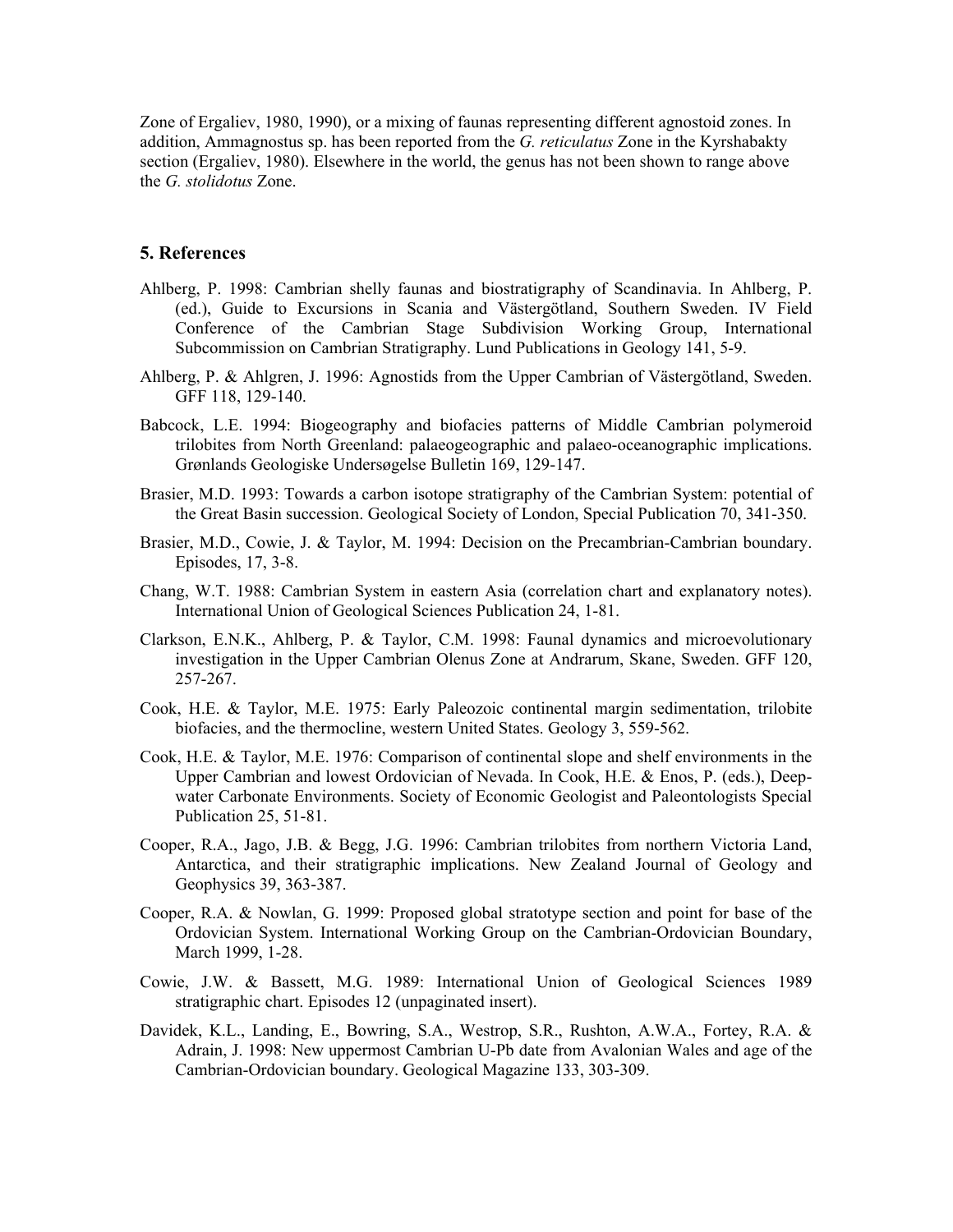- Denison, R.E., Koepnick, R.B., Burke, W.H. & Hetherington, E.A. 1998: Construction of the Cambrian and Ordovician seawater  ${}^{87}Sr/{}^{86}Sr$  curve. Chemical Geology 152, 325-340.
- Dong Xiping. 1990: A potential candidate for the Middle-Upper Cambrian boundary stratotypean introduction to the Paibi section in Huayuan, Hunan. Acta Geologica Sinica 1990(1), 62- 79. [In Chinese with English abstract.]
- Dong Xiping & Bergström, S.M. 2001a: Stratigraphic significance of Middle and Upper Cambrian protoconodonts and paraconodonts from Hunan, South China. In Peng Shanchi, Babcock, L.E. & Zhu Maoyan (eds.): Cambrian System of South China, 307-309. Press of University of Science and Technology of China, Hefei.
- Dong Xiping & Bergström, S.M. 2001b: Middle and Upper protoconodonts and paraconodonts from Hunan, South China. Palaeontology 44, 949-985.
- Egorova, L.I., Xiang Liwen, Li Shanji, Nan Runshan & Guo Zhengming. 1963: Cambrian trilobite faunas of Guizhou and western Hunan. Institute of Geological and Mineral Resources, Special Paper, Series B, Stratigraphy and Palaeontology 3(1), 1-117. [In Chinese.]
- Ergaliev, G.K. 1980: Trilobites of Middle and Upper Cambrian of Malyi Karatau. Academia Nauk Kazakh SSR, Alma-Ata, 1-211. [In Russian.]
- Ergaliev, G.K. 1990: Kyrshabakty stratotype section of the Middle and Upper Cambrian. Guide-Book, The Third International Symposium on the Cambrian System. Excursion 2. International Subcommission on the Cambrian System; International Commission on the Stratigraphy of the International Union of Geological Sciences. Academy of Sciences of the Kazakh SSR, Alma-Ata, 27-37.
- Fortey, R.A. 1994: Late Cambrian trilobites from the Sultanate of Oman. Neues Jahrbuch für Geologie und Paläontologie 194, 25-53.
- Fu Qilong, Zhou Zhicheng, Peng Shanchi & Li Yue. 1999: Sedimentology of candidate sections for the Middle-Upper Cambrian boundary stratotype in western Hunan, China. Scientia Geologica Sinica 34, 204-212. [In Chinese with English abstract.]
- Gehling, J.G., Jensen, S, Droser, M.L., Myrow, P.M. & Narbonne, G.M.: Burrowing below the basal Cambrian GSSP, Fortune Head, Newfoundland. Geological Magazine 138, 213-218.
- Geyer, G., Peng, S. & Shergold, J.H. 2000: Correlation chart for major Cambrian areas. In Geyer, G. & Shergold, J., The quest for internationally recognized divisions of Cambrian time. Episodes 23, 190-191.
- Geyer, G. & Shergold, J. 2000: The quest for internationally recognized divisions of Cambrian time. Episodes 23, 188-195.
- Grotzinger, J.P., Bowring, S.A., Saylor, B.Z. & Kaufman, A.J. 1995: Biostratigraphic and geochronologic constraints on early animal evolution. Science 270, 598-604.
- Hedberg, H.D. (ed.). 1976: International Stratigraphic Guide: A Guide to Stratigraphic Classification, Terminology, and Procedure. John Wiley & Sons, 200 p.
- Henningsmoen, G. 1957: The trilobite family Olenidae, with description of Norwegian material and remarks on the Olenid and Tremadocian series. Skrifter utgitt av Det Norske Videnskaps-Akademi I Oslo. I. Matematisk-Naturvidenskapelig Klasse. 1957. No. 1, 1-303, pl. 1-31.
- Henningsmoen, G. 1958: The Upper Cambrian faunas of Norway: with descriptions of non-olenid invertebrate fossils. Norsk geologisk tidsskrift 38, 179-196.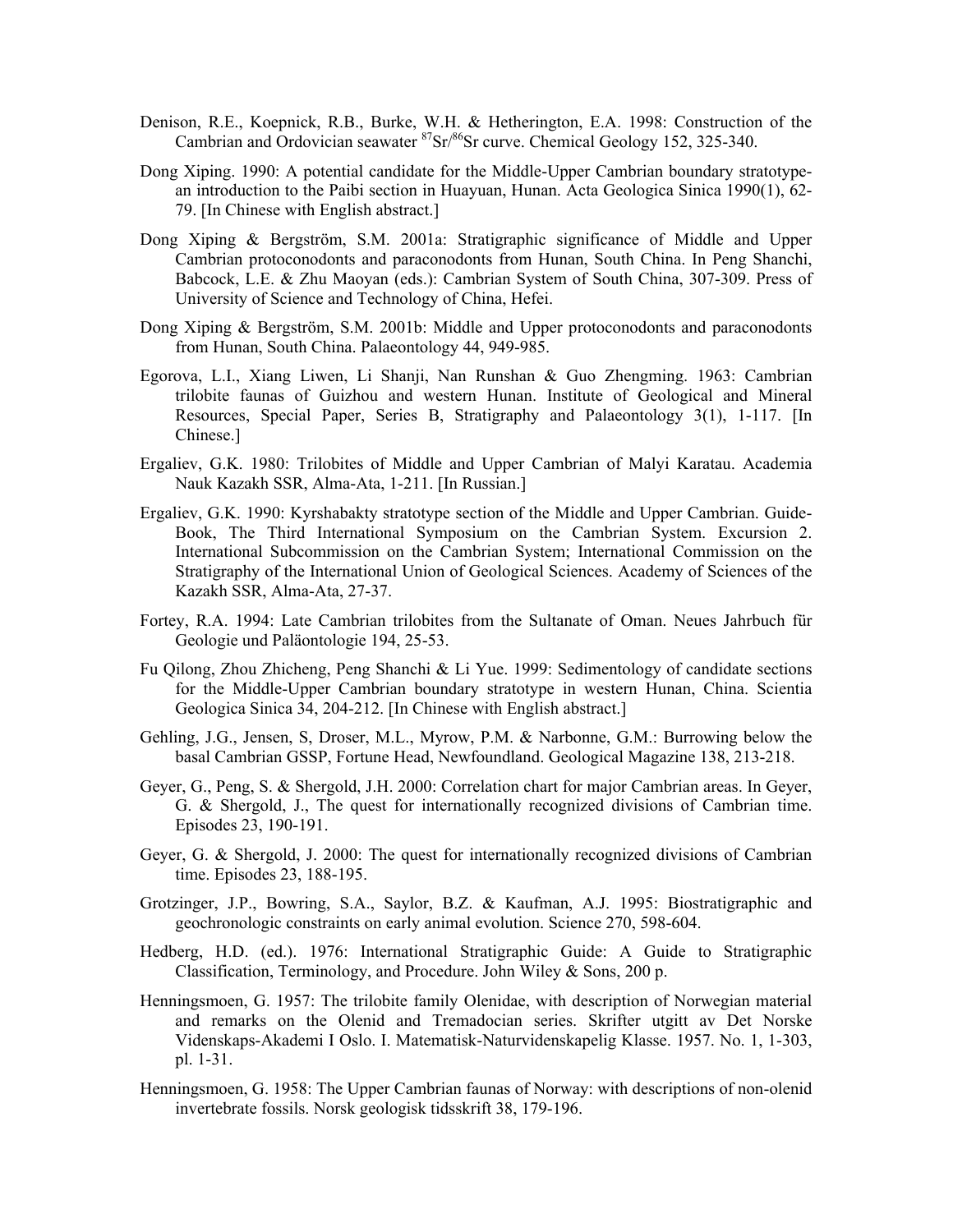- Hutchinson, R.D. 1962. Cambrian stratigraphy and trilobite faunas of southeastern Newfoundland. Geological Survey of Canada Bulletin 88, 1-156, pl. 1-25.
- Ivshin, N.K. & Pokrovskaya, N.V. 1968: Stage and zonal subdivision of Upper Cambrian. 23rd International Geological Congress 9, 97-108.
- Jago, J.B. 1974: Glyptagnostus reticulatus from the Huskisson River, Tasmania. Papers and Proceedings of the Royal Society of Tasmania 107, 117-127.
- Jago, J.B. & Brown, A.V. 1992: Early Idamean (Late Cambrian) agnostoid trilobites from the Huskisson River, Tasmania. Papers and Proceedings of the Royal Society of Tasmania 126, 59-65.
- Kobayashi, T. 1949: The Glyptagnostus hemera, the oldest world-instant. Japanese Journal of Geology and Geography 21, 1-6.
- Landing, E. 1994. Precambrian-Cambrian boundary global stratotype ratified and a new perspective of Cambrian time. Geology 22, 179-182.
- Landing, E. 1998: Avalon 1997—a pre-meeting viewpoint. In Landing, E. & Westrop, S.R. (eds.), Avalon 1997—the Cambrian Standard. New York State Museum Bulletin 492, 1-3.
- Landing, E., Bowring, S.A., Davidek, K.L., Rushton, A.W.A., Fortey, R.A. & Wimbledon, W.A.P. 2000: Cambrian-Ordovician boundary age and duration of the lowermost Ordovician Tremadoc Series based on U-Pb zircon dates from Avalonian Wales. Geological Magazine 137, 485-494.
- Landing, E., Bowring, S.A., Davidek, K.L., Westrop, S.R., Geyer, G. & Heldmaier, W. 1998: Duration of the Cambrian: U-Pb ages of the volcanic ashes from Avalon and Gondwana. Canadian Journal of Earth Sciences 35, 329-338.
- Ludvigsen, R. & Westrop, S.R. 1985: Three new Upper Cambrian stages for North America. Geology 13, 139-143.
- Marr, J.G., Harff, P.A., Shanmugam & Parker, G. 2001: Experiments on subaqueous sandy gravity flows: the role of clay and water content in flow dynamics and depositional structures. Geological Society of America Bulletin 113, 1377-1386.
- Montañez, I.P., Banner, J.L., Osleger, D.A., Borg, L.E. & Bosserman, P.J. 1996: Integrated Sr isotope variations and sea-level history of middle to upper Cambrian platform carbonates: Implications for the evolution of Cambrian seawater  ${}^{87}Sr/{}^{86}Sr$ . Geology 24, 917-920.
- Montañez, I.P., Osleger, D.A., Banner, J.L., Mack, L.E. & Musgrove, M. 2000: Evolution of the Sr and C isotope composition of Cambrian oceans. GSA Today 10(5), 1-7.
- Öpik, A.A. 1960: Cambrian and Ordovician geology (of Queensland). Journal of the Geological Society of Australia 7, 91-103.
- Öpik, A.A. 1963: Early Upper Cambrian fossils from Queensland. Bureau of Mineral Resources, Geology and Geophysics of Australia Bulletin 64, 1-133 p.
- Öpik, A.A. 1966: The early Upper Cambrian crisis and its correlation. Journal and Proceedings of the Royal Society of New South Wales 100, 9-14.
- Öpik, A.A. 1967: The Mindyallan fauna of north-western Queensland. Bureau of Mineral Resources, Geology and Geophysics of Australia Bulletin 74, Volume 1: Text, 1-404; Volume 2: Appendixes, Plates and Index, 1-167.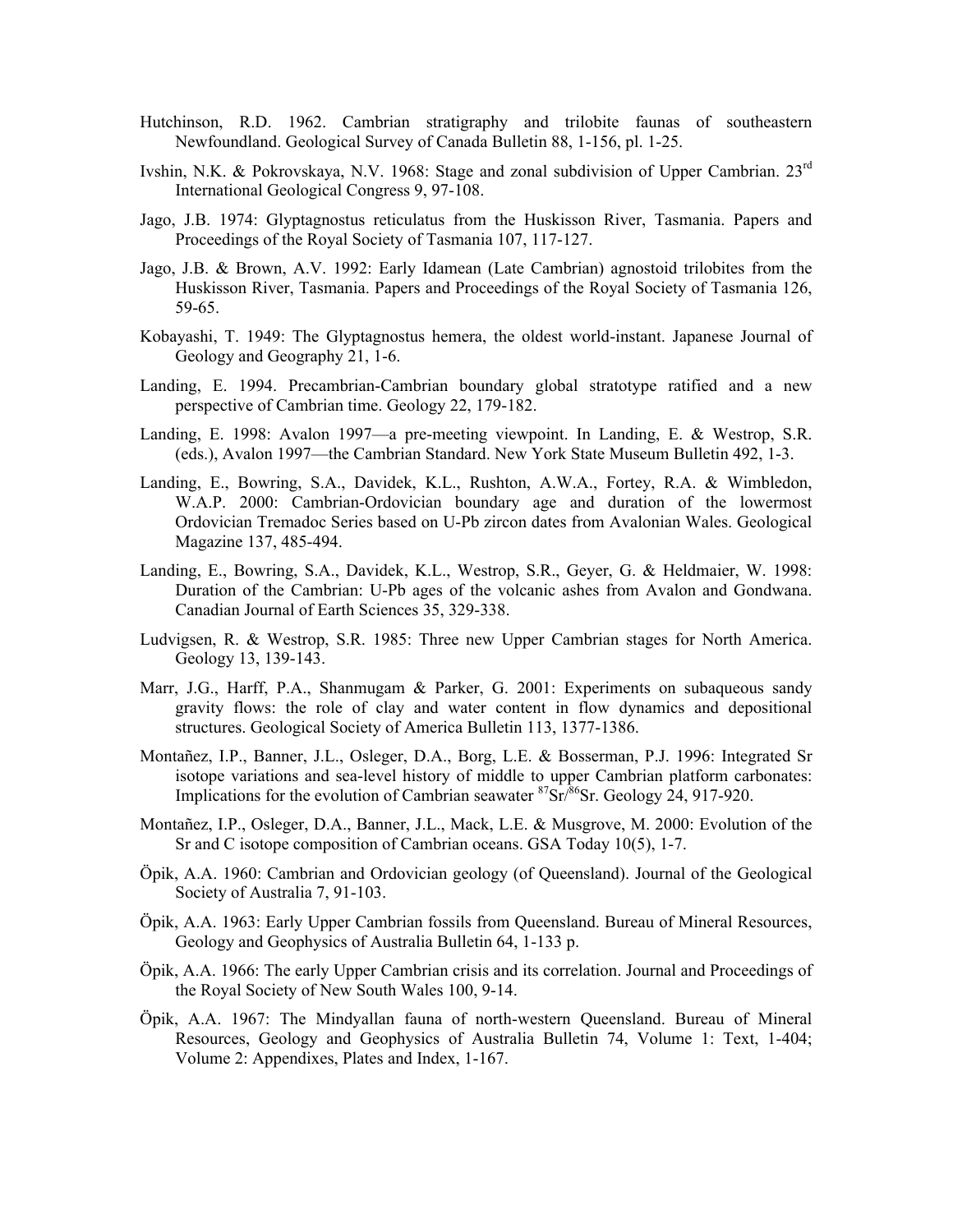- Osleger, D.A. & Read, J.F. 1993: Comparative analysis of methods used to define eustatic variations in outcrop: Late Cambrian interbasinal sequence development. American Journal of Science 293, 157-216.
- Palmer, A. R. 1962: Glyptagnostus and associated trilobites in the United States. U.S. Geological Survey Professional Paper 374-F, 1-49.
- Palmer, A.R. 1965: Trilobites of the Late Cambrian Pterocephaliid Biomere in the Great Basin. U.S. Geological Survey Professional Paper 374-F, 1-49.
- Palmer, A.R. 1981: Subdivision of the Sauk Sequence. In Taylor, M.E. (ed.), Short Papers for the Second International Symposium on the Cambrian System. U.S. Geological Survey Openfile Report 81-743, 160-162.
- Palmer, A. R. 1998: A proposed nomenclature for stages and series for the Cambrian of Laurentia. Canadian Journal of Earth Sciences 35, 323-328.
- Palmer, A.R. 1999: Introduction. In Palmer, A.R. (ed.), Laurentia 99. V Field Conference of the Cambrian Stage Subdivision Working Group, International Subcommission on Cambrian Stratigraphy. Institute for Cambrian Studies, Boulder, Colorado, 1-2.
- Peng Shanchi. 1992: Upper Cambrian biostratigraphy and trilobite faunas of the Cili-Taoyuan area, northwestern Hunan, China. Association of Australasian Palaeontologists Memoir 13, 1-119.
- Peng Shanchi. 2000: Cambrian of slope facies. In Nanjing Institute of Geology and Palaeontology (ed.), Stratigraphical Studies in China (1979-1999), 23-38. Press of University of Science and Technology of China, Hefei
- Peng, S. 2001: A new chronostratigraphic subdivision of Cambrian for China. In Acenolaza, G.F. & Peralta, S. (eds.), Cambrian from the Southern Edge. INSUGEO, Miscelanea 6, 119-122.
- Peng Shanchi & Babcock, L.E. 2001: Cambrian of the Hunan-Guizhou region, South China. In Peng Shanchi, Babcock, L.E. & Zhu Maoyan (eds.): Cambrian System of South China, 3-51. Press of University of Science and Technology of China, Hefei.
- Peng Shanchi, Babcock, L.E. & Lin Huanling. 2001a: Illustrations of polymeroid trilobites from the Huaqiao Formation (Middle-Upper Cambrian), Paibi and Wangcun sections, northwestern Hunan, China. In Peng Shanchi, Babcock, L.E. & Zhu Maoyan (eds.): Cambrian System of South China, 99-122. Press of University of Science and Technology of China, Hefei.
- Peng Shanchi, Babcock, L.E., Lin Huanling & Chen Yongan. 2001b: Cambrian and Ordovician stratigraphy at Wa'ergang, Hunan Province, China: Bases of the Waergangian and Taoyuanian stages of the Cambrian System. In Peng Shanchi, Babcock, L.E. & Zhu Maoyan (eds.): Cambrian System of South China, 132-150. Press of University of Science and Technology of China, Hefei.
- Peng Shanchi, Babcock, L.E., Lin Huanling, Chen Yongan & Zhu Xuejian. 2001c: Potential global stratotype section and point for the base of an upper Cambrian series defined by the first appearance of the trilobite Glyptagnostus reticulatus, Hunan Province, China. Acta Palaeontologica Sinica 40 (Supplement), 157-172.
- Peng Shanchi, Babcock, L.E., Lin Huanling, Chen Yongan & Zhu Xuejian. 2001d: Cambrian stratigraphy at Wangcun, Hunan Province, China: Stratotypes for bases of the Wangcunian and Youshouian stages. In Peng Shanchi, Babcock, L.E. & Zhu Maoyan (eds.): Cambrian System of South China, 151-161. Press of University of Science and Technology of China, Hefei.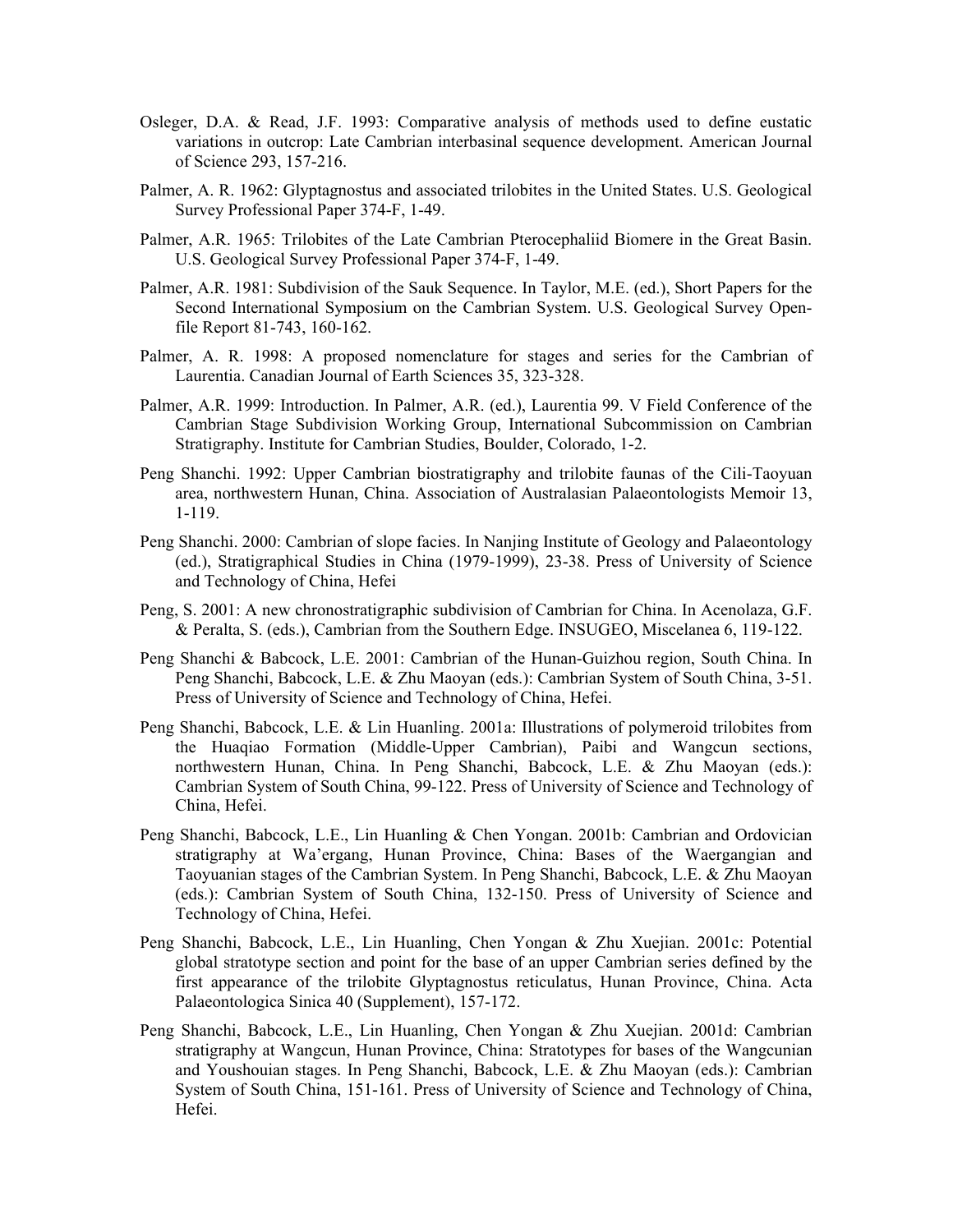- Peng Shanchi, Babcock, L.E., Lin Huanling, Chen Yongan & Zhu Xuejian. 2001e: Cambrian stratigraphy at Paibi, Hunan Province, China: Candidate section for a global unnamed series and reference section for the Waergangian Stage. In Peng Shanchi, Babcock, L.E. & Zhu Maoyan (eds.): Cambrian System of South China, 162-171. Press of University of Science and Technology of China, Hefei.
- Peng Shanchi, Geyer, G. & Hamdi, E. 1999: Trilobites from the Shahmirzad section, Alborz Mountains, Iran: their taxonomy, biostratigraphy and bearing for international correlation. Beringia 25, 3-66.
- Peng Shanchi, Lin Huanling & Zhu Xuejian. 2000: Significant progress on the global stratotype section and point for the Middle-Upper Cambrian boundary and on the chronostratigraphy of China. In Chinese Academy of Sciences (ed.), Innovators' Report, Volume 5, 173-183. Science Press, Beijing. [In Chinese.]
- Peng Shanchi & Robison, R.A. 2000: Agnostoid biostratigraphy across the Middle-Upper Cambrian boundary in Hunan, China. Paleontological Society Memoir 53 (supplement to Journal of Paleontology 74(4)), 1-104.
- Peng Shanchi, Zhou Zhiyi & Lin Tianrui. 1999: A proposal of the Cambrian chronostratigraphic scale in China. Geoscience 13, 242. [In Chinese.]
- Perfetta, P.J., Shelton, K.L. & Stitt, J.H. 1999: Carbon isotope evidence for deep-water invasion at the Marjumiid-Pterocephaliid biomere boundary, Black Hills, USA: a common origin for biotic crises on Late Cambrian shelves. Geology 27, 403-406.
- Pu Xinchun & Ye Hongzhuan. 1991: Cambrian sedimentary facies and palaeogeography framework in southern China. Collected Papers of Lithofacies and Palaeogeography 6, 1-16. [In Chinese with English abstract.]
- Qian Yiyuan. 1994: Trilobites from Middle Upper Cambrian (Changshanian Stage) of North and Northeast China. Palaeontologica Sinica new series B, 30, 1-190. [In Chinese with English summary.]
- Rees, M.N., Robison, R.A., Babcock, L.E., Chang, W.T. & Peng, S.C. 1992: Middle Cambrian eustasy: Evidence from slope deposits in Hunan Province, China. Geological Society of America Abstracts with Programs 24(7), A108.
- Remane, J., Basset, M.G., Cowie, J.W., Gohrbandt, K.H., Lane, H.R., Michelsen, O. & Wang Naiwen. 1996: Revised guidelines for the establishment of global chronostratigraphic standards by the International Commission on Stratigraphic (ICS). Episodes 19, 77-81.
- Remane, J., Cita, M.B., Dercourt, J., Bouysse, P., Repetto, F.L. & Faure-Muret, A. (eds.). 2000. International stratigraphic chart. Journal of Stratigraphy 24 (unpaginated insert).
- Robison, R.A. 1976: Middle Cambrian trilobite biostratigraphy of the Great Basin. In Robison, R.A. & Rowell, A.J. (eds.), Brigham Young University Studies in Geology 23, 93-109.
- Robison, R.A. 1984: Cambrian Agnostida of North America and Greenland, Part I, Ptychagnostidae. University of Kansas Paleontological Contributions, Paper 109, 1-59.
- Robison, R.A., Rosova, A.V., Rowell, A.J. & Fletcher, T.P. 1977: Cambrian boundaries and divisions. Lethaia 10, 257-262.
- Rosova, A.V. 1968: Biostratigraphy and trilobites of the Upper Cambrian and Lower Ordovician of the northwestern Siberian Platform. Akademiya Nauk SSSR, Sibirsk otdelenie. Trudy Institut Geologii i Geofiziki 36, 1-196. [In Russian.]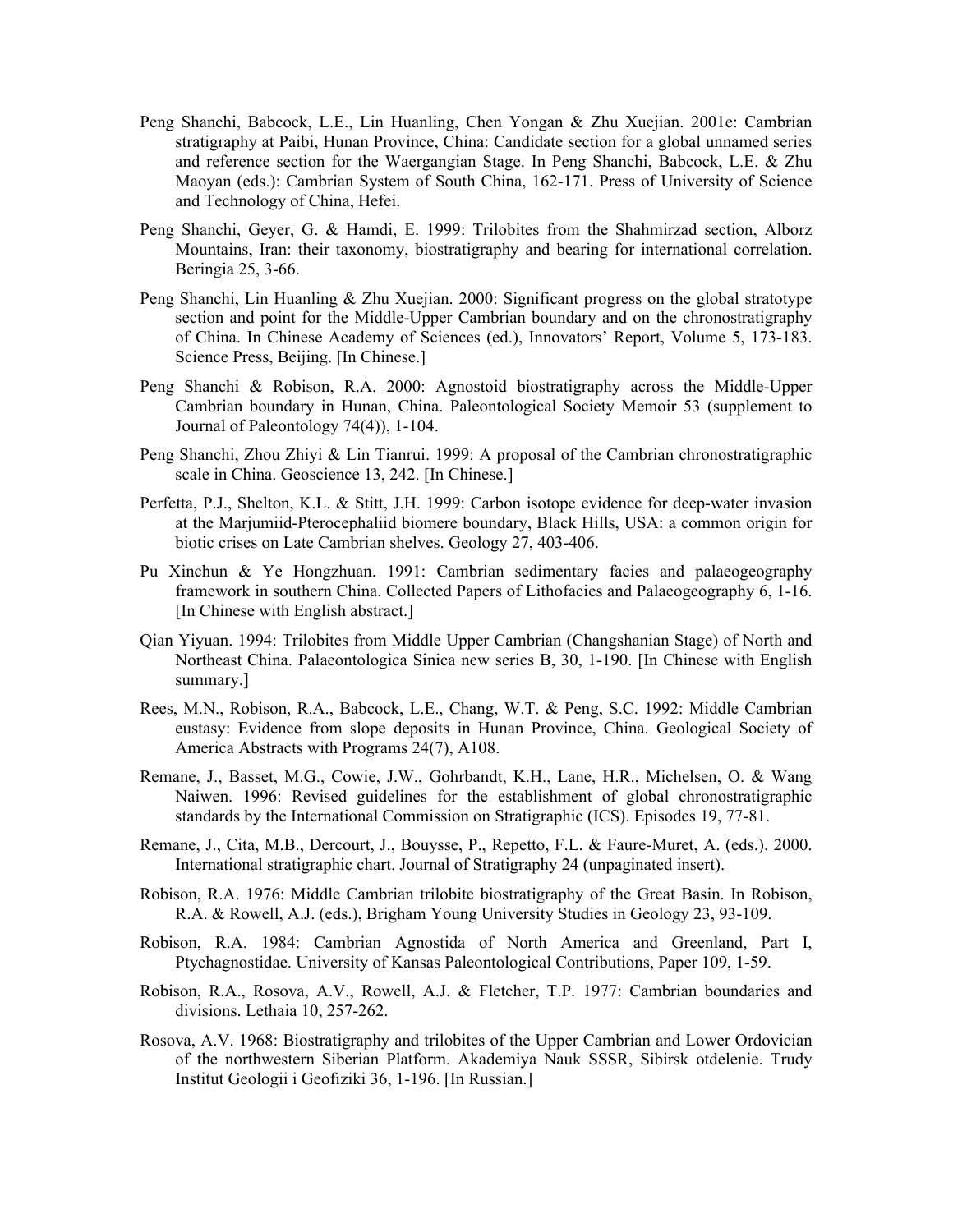- Rosova, A.V. 1984: Cambrian. Upper Part. In Arkhinov, S.A. et al. (eds.), Phanerozoic of Siberia, Volume 1. Vendian, Paleozoic. Akademiya Nauk SSSR, Novosibirsk, Trudy 595, 46-50. [In Russian.]
- Rowell, A.J. & Brady, M.J. 1976: Brachiopods and biomeres. Brigham Young University Geology Studies 23, 165-180.
- Runnegar, B. & Saltzman, M.R. 1998: Global significance of the Late Cambrian Steptoean positive carbon isotope excursion (SPICE). In Landing, E. & Westrop, S.R. (eds.), Avalon 1997: the Cambrian Standard. New York State Museum Bulletin 492, 89.
- Rushton, A.W.A. 1978: Fossils from the Middle-Upper Cambrian transition in the Nuneaton district. Palaeontology 21, 245-283.
- Rushton, A.W.A. 1983: Trilobites from the Upper Cambrian Olenus Zone in central England. In Briggs, D.E.G. & Lane, P.D. (eds.), Trilobites and Other Early Arthropods, Papers in Honour of Professor H.B. Whittington, F.R.S. Special Papers in Palaeontology 30, 107-139.
- Salvador, A. (ed.). 1994: International Stratigraphic Guide: A Guide to Stratigraphic Classification, Terminology, and Procedure. Second Edition. Geological Society of America and International Union of Geological Sciences, 214 p.
- Saltzman, M.R. 2001: Carbon isotope stratigraphy of the Upper Cambrian Steptoean Stage and equivalents worldwide. In Peng Shanchi, Babcock, L.E. & Zhu Maoyan (eds.): Cambrian System of South China, 299. Press of University of Science and Technology of China, Hefei.
- Saltzman, M.R., Ripperdan, R.L., Brasier, M.D., Lohman, K.C., Robison, R.A., Chang, W.T., Peng Shanchi, Ergaliev, G.K. & Runnegar, B. 2000: A global carbon isotope excursion (SPICE) during the Late Cambrian: relation to trilobite extinctions, organic-matter burial and sea level. Palaeogeography, Palaeoclimatology, Palaeoecology 162:211-223.
- Saltzman, M.R., Runnegar, B. & Lohmann, K.C. 1998: Carbon isotope stratigraphy of Upper Cambrian (Steptoean Stage) sequences of the eastern Great Basin: record of a global oceanographic event. Geological Society of America Bulletin 110, 285-297.
- Shergold, J.H. 1982: Idamean (Late Cambrian) trilobites, Burke River structural belt, western Queensland. Bureau of Mineral Resources Geology and Geophysics of Australia Bulletin 187, 1-69.
- Shergold, J.H., Bordonaro, O. & Liñan, E. 1995: Late Cambrian agnostoid trilobites from Argentina. Palaeontology 38, 241-257.
- Shergold, J.H., Feist, R. & Vizcaino, S. 2000: Early Late Cambrian trilobites of Australo-Sinian aspect from the Montagne Noire, southern France. Palaeontology 43, 599-632.
- Shergold, J.H. & Geyer, G. 2001: The International Subcommission on Cambrian Stratigraphy: Progress Report 2001. Acta Palaeontologica Sinica 40 (Supplement), 1-3.
- Walcott, C.D. 1913. The Cambrian faunas of China. Carnegie Institution of Washington Publication 54, 1-294.
- Westergärd, A.H. 1946: Agnostidea of the Middle Cambrian of Sweden. Sveriges Geologiska Undersökning Arsbok 40, 1-140.
- Westergärd, A.H. 1947: Supplementary notes on the Upper Cambrian trilobites of Sweden. Sveriges Geologiska Undersökning C 489, 1-35.